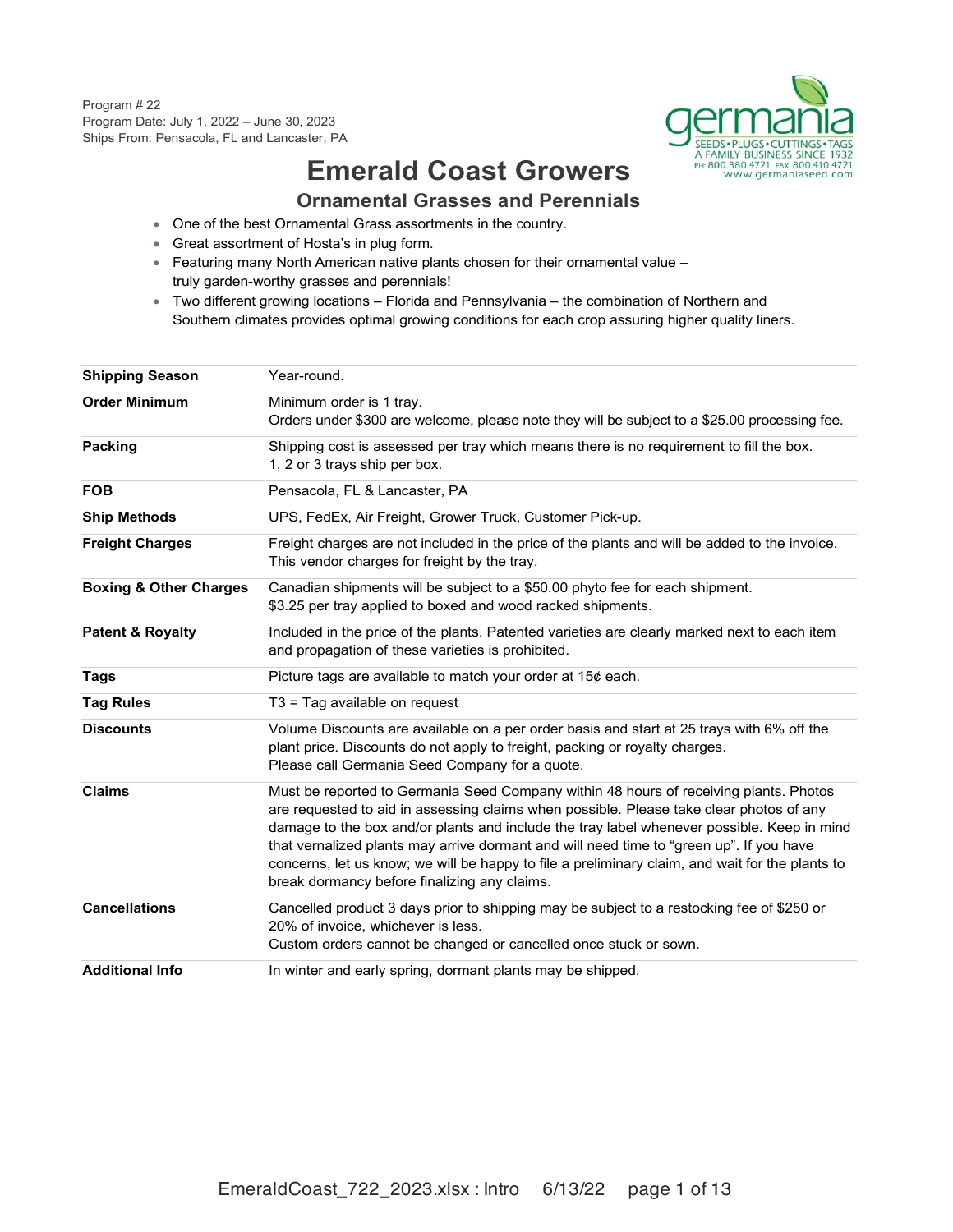Emerald Coast 2023 Plant Order Form

Ph. 800-380-4721

mail@germaniaseed.com

Fax: 800-410-4721

Company V# sku tray code QTY tray  $\geq$  Variety price price  $\geq$   $\geq$   $\geq$   $\geq$   $\geq$   $\geq$   $\geq$   $\geq$   $\geq$   $\geq$   $\geq$   $\geq$   $\geq$   $\geq$   $\geq$   $\geq$   $\geq$   $\geq$   $\geq$   $\geq$   $\geq$   $\geq$   $\geq$   $\geq$   $\geq$   $\geq$   $\geq$   $\geq$   $\geq$   $\geq$   $\geq$   $\geq$   $\ge$ each price tray 80099 O 72 TRAY ACHILLEA MILLEFOLIUM DESERT EVE DEEP ROSE 1.123 \$80.85 80065 O 72 TRAY ACHILLEA MILLEFOLIUM DESERT EVE RED 1.123 \$80.85 80068 O 72 TRAY ACHILLEA MILLEFOLIUM DESERT EVE TERRACOTTA 1.123 \$80.85 80066 O 72 TRAY ACHILLEA MILLEFOLIUM DESERT EVE YELLOW 1.123 \$80.85 84562 O 72 TRAY ACHILLEA MILLEFOLIUM LITTLE MOONSHINE 1.207 \$86.90 85341 O 72 TRAY ACHILLEA MILLEFOLIUM NEW VINTAGE WHITE 1.225 \$88.20 89833 O 72 TRAY ACHILLEA MILLEFOLIUM SASSY SUMMER LEMON (Yellow) 1.192 \$85.82 89834 O 72 TRAY ACHILLEA MILLEFOLIUM SASSY SUMMER SANGRIA (Dark Red) 1.192 \$85.82 89836 O 72 TRAY ACHILLEA MILLEFOLIUM SASSY SUMMER SUNSET (Dark Orange) 1.192 \$85.82 89837 O 72 TRAY ACHILLEA MILLEFOLIUM SASSY SUMMER TAFFY (Dark Salmon Pink) 1.192 \$85.82 30008 O 72 TRAY ACHILLEA MOONSHINE (Yellow) 0.960 \$69.12 77789 AG 38 TRAY ✷ AGAPANTHUS NORTHERN STAR 2.146 \$81.54 61693 O 72 TRAY AGASTACHE MANGO TANGO 1.018 \$73.29 85862 O 72 TRAY AGASTACHE ROSIE POSIE (Hot Pink) 1.018 \$73.29 56098 O 72 TRAY AGASTACHE RUGOSA BLUE FORTUNE (Blue/Violet) 0.827 \$59.54 86904 O 72 TRAY AGASTACHE RUGOSA LITTLE ADDER 1.006 \$72.43 68622 O 72 TRAY AGASTACHE X HYBRIDA BLACK ADDER (Purple) 0.827 \$59.54 72568 O 72 TRAY AJUGA REPTANS BLACK SCALLOP (Violet w/Green Black Leaves) 0.960 \$69.12 30016 O 72 TRAY AJUGA REPTANS BRONZE BEAUTY (Deep Bronze) 0.807 \$58.10 30017 O 72 TRAY AJUGA REPTANS BURGUNDY GLOW (Blue w/Variegated Foliage) 0.807 \$58.10 52848 O 72 TRAY AJUGA REPTANS CATLIN'S GIANT (Dark Purple w/Bold Leaves) 0.807 \$58.10 58986 O 72 TRAY AJUGA REPTANS CHOCOLATE CHIP (Deep Purple Foliage) 0.807 \$58.10 64962 O 72 TRAY AJUGA REPTANS MAHOGANY 0.807 \$58.10 30022 O 72 TRAY ALCHEMILLA MOLLIS AUSLESE 0.776 \$55.87 96682 M 50 TRAY ✷ ALLIUM CHIVETTE (Purple) 1.773 \$88.65 91345 O 72 TRAY AMSONIA BUTTERSCOTCH 1.184 \$85.24 54246 O 72 TRAY AMSONIA HUBRICHTII (Light Blue) 1.082 \$77.90 84480 M 50 TRAY ANEMONE FANTASY POCAHONTAS (Double Pink) 2.404 \$120.20 67988 M 50 TRAY ANEMONE FANTASY RED RIDING HOOD 2.404 \$120.20 96679 M 50 TRAY ✷ ANEMONE FRILLY KNICKERS 2.340 \$117.00 30027 M 50 TRAY ANEMONE X HYBRIDA HONORINE JOBERT (Single White) 2.021 \$101.05 5562 O 72 TRAY AQUILEGIA CANADENSIS (WILD COLUMBINE) (Red w/Yellow) 0.888 \$63.93 91848 O 72 TRAY AQUILEGIA EARLYBIRD MIX 0.990 \$71.28 722 91850 O 72 TRAY AQUILEGIA EARLYBIRD PURPLE WHITE 72 AND 10.990 \$71.28 91853 O 72 TRAY AQUILEGIA EARLYBIRD RED YELLOW 0.990 \$71.28 722 90367 O 72 TRAY AQUILEGIA KIRIGAMI DEEP BLUE AND WHITE 72 1.102 \$79.34 90369 O 72 TRAY AQUILEGIA KIRIGAMI MIXTURE 1.102 \$79.34 90371 O 72 TRAY AQUILEGIA KIRIGAMI ROSE AND PINK 1.102 \$79.34 40176 O 72 TRAY AQUILEGIA ORIGAMI MIX 0.888 \$63.93 40174 O 72 TRAY AQUILEGIA ORIGAMI RED AND WHITE 0.888 \$63.93 40199 O 72 TRAY AQUILEGIA SONGBIRD BLUE BIRD (Sky Blue w/White) 0.888 \$63.93 40307 O 72 TRAY AQUILEGIA SONGBIRD MIX 0.888 \$63.93 88380 O 72 TRAY AQUILEGIA SWAN PINK AND YELLOW (OREGON) 0.888 \$63.93 Trend and the Magnus of the Magnus Aquilegia Winky Purple and White the Case of the Cass of the Section of the M 40220 O 72 TRAY AQUILEGIA WINKY ROSE 0.888 \$63.93 80479 AG 38 TRAY ARALIA CORDATA SUN KING (Bright Gold) 2.347 \$89.18 5573 O 72 TRAY ARMERIA MARITIMA SPLENDENS (Rose Pink Globe Shaped) 0.776 \$55.87 30060 O 72 TRAY ARTEMISIA ARBORESCENS POWIS CASTLE 0.766 \$55.15 96676 O 72 TRAY ✷ ARTEMISIA GARDENGHOST 1.192 \$85.82 94650 O 72 TRAY ARTEMISIA GMELINII SUNFERN ARCADIA 1.192 \$85.82 94651 O 72 TRAY ARTEMISIA GMELINII SUNFERN OLYMPIA 1.192 \$85.82 30061 O 72 TRAY ARTEMISIA SCHMIDTIANA NANA SILVER MOUND 0.766 \$55.15 30062 O 72 TRAY ARTEMISIA STELLERIANA SILVER BROCADE 0.766 \$55.15 Volume Discounts are available on a per order basis and start at 25 trays with 6% off the plant price. Discounts do not apply to freight, packing or royalty charges. Please call Germania Seed Company for a quote. Who Placed How Did They Customer Customer Company Communication and the Ship Week The Order How Did They Place The Order Customer Number Add Tags to Match Order? Special Instructions: Subtotal Subtotal Subtotal Subtotal Subtotal Subtotal Subtotal Subtotal Subtotal Subtotal Subtotal Subtotal Subtotal Subtotal Subtotal Subtotal Subtotal Subtotal Subtotal Subt Volume 1  $EOD = N$ 

EmeraldCoast\_722\_2023.xlsx : Order 6/13/22 page 2 of 13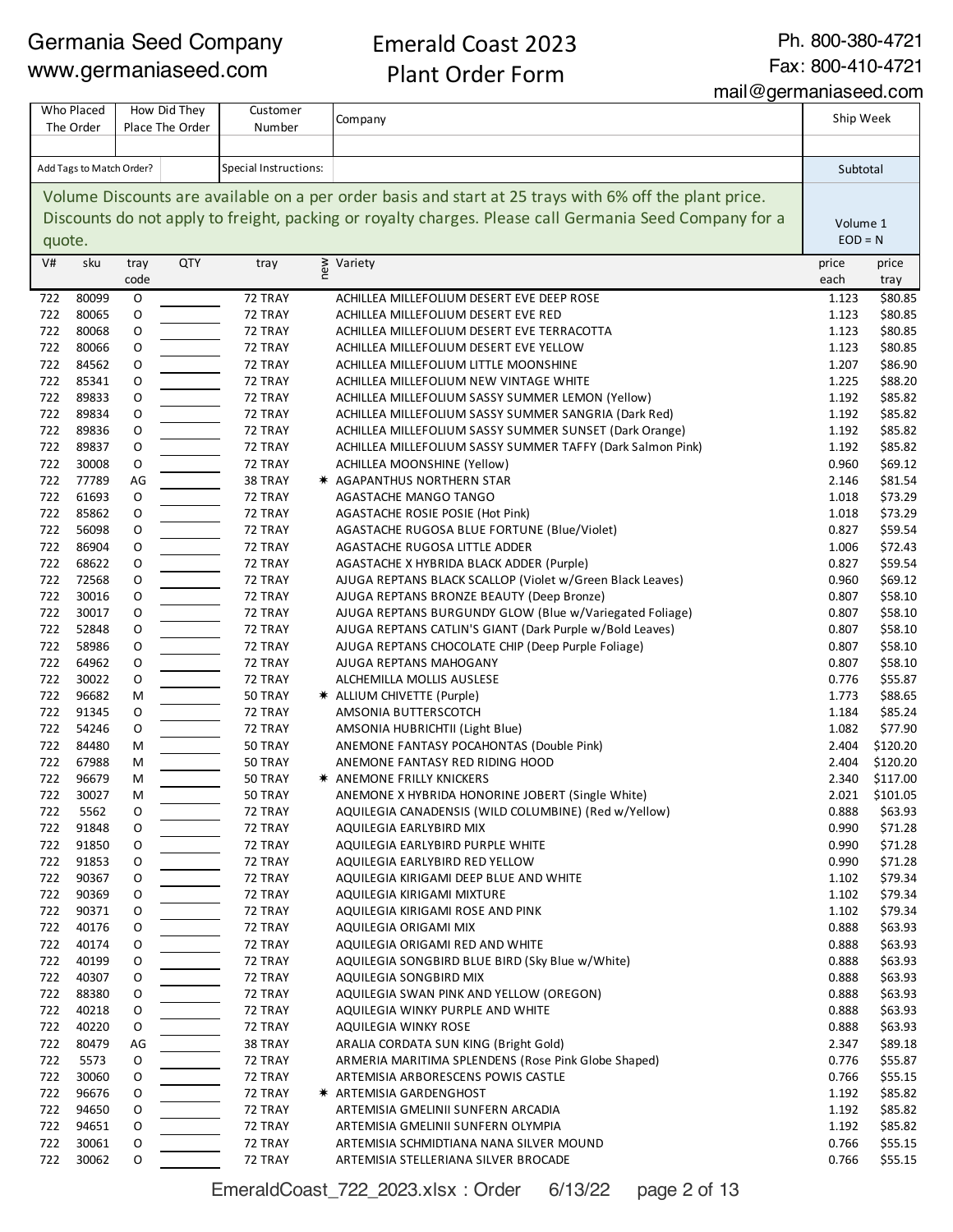#### Emerald Coast 2023 Plant Order Form

Ph. 800-380-4721 Fax: 800-410-4721

mail@germaniaseed.com

| V#         | sku            | tray        | <b>QTY</b> | tray               | ≥ Variety<br>E                                                                                                   | price          | price               |
|------------|----------------|-------------|------------|--------------------|------------------------------------------------------------------------------------------------------------------|----------------|---------------------|
|            |                | code        |            |                    |                                                                                                                  | each           | tray                |
| 722        | 56894          | O           |            | 72 TRAY            | ASCLEPIAS INCARNATA (SWAMP MILKWEED)                                                                             | 0.990          | \$71.28             |
| 722        | 5576           | 0           |            | 72 TRAY            | ASCLEPIAS TUBEROSA (BUTTERFLY WEED) (Bright Orange)                                                              | 0.990          | \$71.28             |
| 722        | 91682          | O           |            | 72 TRAY            | ASTER NOVAE ANGLIAE GRAPE CRUSH (Dark Purple)                                                                    | 1.080          | \$77.76             |
| 722<br>722 | 30089<br>56105 | O           |            | 72 TRAY<br>38 TRAY | ASTER NOVAE ANGLIAE PURPLE DOME (Deep Purple)                                                                    | 0.888<br>1.572 | \$63.93<br>\$59.73  |
| 722        | 30095          | AG<br>AG    |            | 38 TRAY            | ASTILBE ARENDSII BRIDAL VEIL (White)<br>ASTILBE ARENDSII ERIKA (Pink)                                            | 1.572          | \$59.73             |
| 722        | 30097          | AG          |            | 38 TRAY            | ASTILBE ARENDSII FANAL (Deep Blood Red)                                                                          | 1.572          | \$59.73             |
| 722        | 80859          | AG          |            | 38 TRAY            | ASTILBE CHINENSIS LITTLE VISION IN PINK                                                                          | 2.113          | \$80.29             |
| 722        | 85054          | AG          |            | 38 TRAY            | ASTILBE CHINENSIS LITTLE VISION IN PURPLE                                                                        | 2.113          | \$80.29             |
| 722        | 32747          | AG          |            | 38 TRAY            | ASTILBE CHINENSIS PUMILA (Dwarf Lavender/Pink)                                                                   | 1.572          | \$59.73             |
| 722        | 54256          | AG          |            | 38 TRAY            | <b>ASTILBE CHINENSIS VISION (Raspberry)</b>                                                                      | 1.817          | \$69.04             |
| 722        | 64857          | AG          |            | 38 TRAY            | ASTILBE CHINENSIS VISION IN PINK                                                                                 | 1.858          | \$70.60             |
| 722        | 76614          | AG          |            | 38 TRAY            | ASTILBE CHINENSIS VISION IN WHITE                                                                                | 2.113          | \$80.29             |
| 722        | 75761          | AG          |            | 38 TRAY            | ASTILBE JAPONICA DELFT LACE (Salmon Pink)                                                                        | 2.176          | \$82.68             |
| 722        | 56110          | AG          |            | 38 TRAY            | ASTILBE JAPONICA MONTGOMERY (Dark Red)                                                                           | 1.572          | \$59.73             |
| 722        | 30100          | AG          |            | 38 TRAY            | ASTILBE SIMPLICIFOLIA SPRITE (Shell Pink)                                                                        | 1.572          | \$59.73             |
| 722        | 5611           | O           |            | 72 TRAY            | BAPTISIA AUSTRALIS (Lilac Blue)                                                                                  | 0.960          | \$69.12             |
| 722        | 96675          | O           |            | 72 TRAY            | * BEGONIA T REX DANCING PEACOCK                                                                                  | 1.827          | \$131.54            |
| 722        | 58458          | O           |            | 72 TRAY            | <b>★ BEGONIA T REX FIRST BLUSH</b>                                                                               | 1.827          | \$131.54            |
| 722        | 58459          | $\mathsf O$ |            | 72 TRAY            | <b>* BEGONIA T REX PAINTER'S PALLETTE</b>                                                                        | 1.827          | \$131.54            |
| 722        | 58460          | O           |            | 72 TRAY            | <b>BEGONIA T REX RUBY SLIPPERS</b>                                                                               | 1.827          | \$131.54            |
| 722        | 58461          | O           |            | 72 TRAY            | <b>BEGONIA T REX ST NICK</b>                                                                                     | 1.827          | \$131.54            |
| 722<br>722 | 96674<br>34090 | O<br>AG     |            | 72 TRAY<br>38 TRAY | <b>★ BEGONIA T REX STARDUST</b><br>BELAMCANDA CHINENSIS (Blackberry Lily)                                        | 1.827<br>1.347 | \$131.54<br>\$51.18 |
| 722        | 94902          | O           |            | 72 TRAY            |                                                                                                                  | 3.067          | \$220.82            |
| 722        | 84475          | O           |            | 72 TRAY            | BRUNNERA MACROPHYLLA ALEXANDRIA<br>BRUNNERA MACROPHYLLA GARDEN CANDY SEA HEART                                   | 2.832          | \$203.90            |
| 722        | 84436          | O           |            | 72 TRAY            | BRUNNERA MACROPHYLLA GARDEN CANDY SILVER HEART                                                                   | 2.832          | \$203.90            |
| 722        | 94654          | M           |            | 50 TRAY            | <b>★ BUDDLEIA CHRYSALIS BLUE</b>                                                                                 | 1.319          | \$65.95             |
| 722        | 94655          | М           |            | 50 TRAY            | * BUDDLEIA CHRYSALIS CRANBERRY                                                                                   | 1.319          | \$65.95             |
| 722        | 30110          | M           |            | 50 TRAY            | BUDDLEIA DAVIDII BLACK KNIGHT (Dark Purple)                                                                      | 0.939          | \$46.95             |
| 722        | 5689           | 0           |            | 72 TRAY            | CAMPANULA CARPATICA PEARL DEEP BLUE                                                                              | 0.807          | \$58.10             |
| 722        | 5692           | O           |            | 72 TRAY            | CAMPANULA CARPATICA PEARL WHITE                                                                                  | 0.807          | \$58.10             |
| 722        | 30126          | O           |            | 72 TRAY            | CERATOSTIGMA PLUMBAGINOIDES (LEADWORT) (Blue)                                                                    | 0.858          | \$61.77             |
| 722        | 54273          | O           |            | 72 TRAY            | CHELONE LYONII HOT LIPS (Rose Pink)                                                                              | 0.929          | \$66.88             |
| 722        | 86075          | O           |            | 72 TRAY            | CHELONE OBILQUE TINY TORTUGA                                                                                     | 1.370          | \$98.64             |
| 722        | 80669          | AG          |            | 38 TRAY            | COLOCASIA ROYAL HAWAIIAN BLACK CORAL                                                                             | 2.787          | \$105.90            |
| 722        | 84626          | AG          |            | 38 TRAY            | COLOCASIA ROYAL HAWAIIAN MAUI GOLD                                                                               | 2.787          | \$105.90            |
| 722        | 78001          | O           |            | 72 TRAY            | <b>CORDYLINE AUSTRALIS RED SENSATION</b>                                                                         | 1.847          | \$132.98            |
| 722        | 73796          | O           |            | 72 TRAY            | CORDYLINE AUSTRALIS RED STAR                                                                                     | 1.847          | \$132.98            |
| 722        | 30180          | O           |            | 72 TRAY            | COREOPSIS AURICULATA NANA (Bright Yellow Dwarf)                                                                  | 0.909          | \$65.44             |
| 722        | 82501          | 0           |            | 72 TRAY            | COREOPSIS BIG BANG MERCURY RISING (Red w/Gold Center)                                                            | 1.227          | \$88.34             |
| 722        | 40238          | O           |            | 72 TRAY            | COREOPSIS GRANDIFLORA BABY SUN (Orange/Yellow)                                                                   | 0.776          | \$55.87             |
| 722        | 5734<br>55463  | 0           |            | 72 TRAY            | COREOPSIS GRANDIFLORA EARLY SUNRISE (Gold)                                                                       | 0.776<br>0.776 | \$55.87<br>\$55.87  |
| 722<br>722 | 72498          | 0<br>M      |            | 72 TRAY<br>50 TRAY | COREOPSIS GRANDIFLORA SUNKISS (Bright Yellow w/Red Blotch)<br>COREOPSIS HYBRIDA JETHRO TULL (Gold Fluted Petals) | 1.266          | \$63.30             |
| 722        | 66053          | 0           |            | 72 TRAY            | COREOPSIS HYBRIDA UPTICK CREAM AND RED                                                                           | 1.100          | \$79.20             |
| 722        | 66054          | 0           |            | 72 TRAY            | COREOPSIS HYBRIDA UPTICK GOLD AND BRONZE                                                                         | 1.100          | \$79.20             |
| 722        | 66055          | 0           |            | 72 TRAY            | COREOPSIS HYBRIDA UPTICK YELLOW AND RED                                                                          | 1.100          | \$79.20             |
| 722        | 84463          | 0           |            | 72 TRAY            | COREOPSIS LI'L BANG DAYBREAK (Orange Red Ctr w/Gold Tips)                                                        | 1.227          | \$88.34             |
| 722        | 85883          | 0           |            | 72 TRAY            | COREOPSIS LI'L BANG ENCHANTED EVE (Yellow w/Red Eye)                                                             | 1.227          | \$88.34             |
| 722        | 90482          | 0           |            | 72 TRAY            | <b>COREOPSIS LI'L BANG GOLDILOCKS</b>                                                                            | 1.227          | \$88.34             |
| 722        | 85884          | 0           |            | 72 TRAY            | COREOPSIS LI'L BANG RED ELF (Burgundy Red)                                                                       | 1.227          | \$88.34             |
| 722        | 90483          | 0           |            | 72 TRAY            | COREOPSIS PERMATHREAD BUTTER RUM                                                                                 | 1.227          | \$88.34             |
| 722        | 84255          | 0           |            | 72 TRAY            | COREOPSIS PERMATHREAD RED SATIN (Wine Red To Ruby)                                                               | 1.227          | \$88.34             |
| 722        | 68291          | 0           |            | 72 TRAY            | COREOPSIS ROSEA AMERICAN DREAM                                                                                   | 0.909          | \$65.44             |
| 722        | 88486          | 0           |            | 72 TRAY            | COREOPSIS SATIN AND LACE ICE WINE                                                                                | 1.227          | \$88.34             |
| 722        | 30183          | 0           |            | 72 TRAY            | COREOPSIS VERTICILLATA MOONBEAM (Creamy Yellow)                                                                  | 0.909          | \$65.44             |
| 722        | 30184          | 0           |            | 72 TRAY            | COREOPSIS VERTICILLATA ZAGREB (Golden Yellow)                                                                    | 0.909          | \$65.44             |
| 722        | 30718          | 0           |            | 72 TRAY            | DELOSPERMA COOPERI (Fluorescent Pink)                                                                            | 0.776          | \$55.87             |
| 722        | 81064          | 0           |            | 72 TRAY            | DELOSPERMA FIRE SPINNER PLANT SELECT                                                                             | 0.891          | \$64.15             |
| 722        | 91353          | O           |            | 72 TRAY            | DELOSPERMA JEWEL OF DESERT CANDYSTONE                                                                            | 0.967          | \$69.62             |
| 722        | 81031          | 0           |            | 72 TRAY            | DELOSPERMA JEWEL OF DESERT GARNET (PINK RIBBON) (Iridescent Pink)                                                | 0.967          | \$69.62             |

EmeraldCoast\_722\_2023.xlsx : Order 6/13/22 page 3 of 13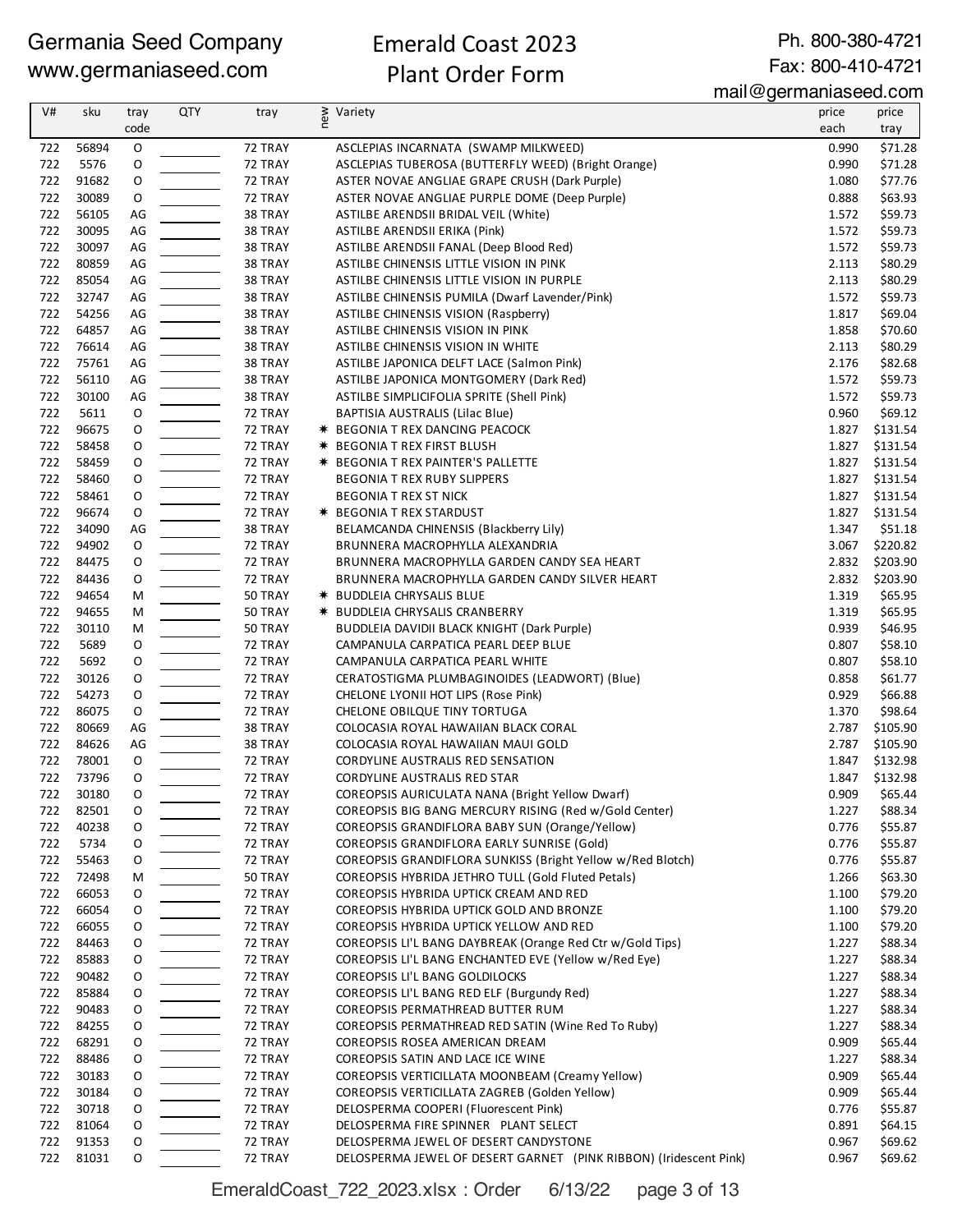#### Emerald Coast 2023 Plant Order Form

Ph. 800-380-4721 Fax: 800-410-4721

mail@germaniaseed.com

| V#         | sku            | tray        | <b>QTY</b> | tray               | ≷ Variety<br>E                                                                               | price          | price                |
|------------|----------------|-------------|------------|--------------------|----------------------------------------------------------------------------------------------|----------------|----------------------|
|            |                | code        |            |                    |                                                                                              | each           | tray                 |
| 722        | 55920          | $\mathsf O$ |            | 72 TRAY            | DELOSPERMA JEWEL OF DESERT GRENADE (Fiery Red and Magenta)                                   | 0.967          | \$69.62              |
| 722        | 91354          | O           |            | 72 TRAY            | DELOSPERMA JEWEL OF DESERT SUNSTONE                                                          | 0.967          | \$69.62              |
| 722        | 81030          | 0           |            | 72 TRAY            | DELOSPERMA JEWEL OF DESERT TOPAZ (PERFECT ORANGE)                                            | 0.967          | \$69.62              |
| 722        | 94670          | O           |            | 72 TRAY            | DELOSPERMA OCEAN SUNSET ORANGE GLOW                                                          | 1.082          | \$77.90              |
| 722<br>722 | 94671<br>94672 | O<br>O      |            | 72 TRAY<br>72 TRAY | DELOSPERMA OCEAN SUNSET ORANGE VIBE                                                          | 1.082<br>1.082 | \$77.90<br>\$77.90   |
| 722        | 86076          | O           |            | 72 TRAY            | DELOSPERMA OCEAN SUNSET VIOLET<br>DELOSPERMA WHEELS OF WONDER FIRE WONDER                    | 1.082          | \$77.90              |
| 722        | 86077          | O           |            | 72 TRAY            | DELOSPERMA WHEELS OF WONDER GOLDEN WONDER                                                    | 1.082          | \$77.90              |
| 722        | 86078          | 0           |            | 72 TRAY            | DELOSPERMA WHEELS OF WONDER HOT PINK WONDER                                                  | 1.082          | \$77.90              |
| 722        | 91355          | 0           |            | 72 TRAY            | DELOSPERMA WHEELS OF WONDER LIMONCELLO                                                       | 1.082          | \$77.90              |
| 722        | 91356          | 0           |            | 72 TRAY            | DELOSPERMA WHEELS OF WONDER PURPLE WONDER                                                    | 1.082          | \$77.90              |
| 722        | 91357          | 0           |            | 72 TRAY            | DELOSPERMA WHEELS OF WONDER SALMONY PINK                                                     | 1.082          | \$77.90              |
| 722        | 88110          | O           |            | 72 TRAY            | DIANTHUS AMERICAN PIE BUMBLEBERRY                                                            | 1.202          | \$86.54              |
| 722        | 88111          | 0           |            | 72 TRAY            | DIANTHUS AMERICAN PIE GEORGIA PEACH                                                          | 1.202          | \$86.54              |
| 722        | 88112          | O           |            | 72 TRAY            | DIANTHUS AMERICAN PIE KEY LIME                                                               | 1.202          | \$86.54              |
| 722        | 88180          | 0           |            | 72 TRAY            | DIANTHUS BARBATUS ROCKIN RED                                                                 | 0.776          | \$55.87              |
| 722        | 80810          | O           |            | 72 TRAY            | DIANTHUS BEAUTIES KAHORI (Hot Pink)                                                          | 1.176          | \$84.67              |
| 722        | 88113          | O           |            | 72 TRAY            | DIANTHUS BEAUTIES KAHORI PINK                                                                | 1.176          | \$84.67              |
| 722<br>722 | 78406<br>78407 | O<br>O      |            | 72 TRAY<br>72 TRAY | DIANTHUS EARLY BIRD FIZZY (Lavender w/Dark Red Eye)<br>DIANTHUS EARLY BIRD FROSTY (White)    | 1.164<br>1.164 | \$83.80<br>\$83.80   |
| 722        | 78408          | O           |            | 72 TRAY            | DIANTHUS EARLY BIRD RADIANCE (Deep Red)                                                      | 1.164          | \$83.80              |
| 722        | 78409          | O           |            | 72 TRAY            | DIANTHUS EARLY BIRD SHERBET (Bright Pink)                                                    | 1.164          | \$83.80              |
| 722        | 94689          | 0           |            | 72 TRAY            | * DIANTHUS EVERBLOOM PLUM GLORY                                                              | 1.304          | \$93.88              |
| 722        | 94690          | O           |            | 72 TRAY            | * DIANTHUS EVERBLOOM STRAWBERRY TART                                                         | 1.304          | \$93.88              |
| 722        | 94688          | 0           |            | 72 TRAY            | * DIANTHUS EVERBLOOM WATERMELON ICE                                                          | 1.304          | \$93.88              |
| 722        | 30213          | O           |            | 72 TRAY            | DIANTHUS GRATIANOPOLITANUS FIREWITCH (Hot Pink)                                              | 0.919          | \$66.16              |
| 722        | 74998          | O           |            | 72 TRAY            | DIANTHUS SCENT FIRST COCONUT SURPRISE (Double White w/Crimson Ctr)                           | 1.164          | \$83.80              |
| 722        | 81862          | O           |            | 72 TRAY            | DIANTHUS SCENT FIRST CORAL REEF                                                              | 1.164          | \$83.80              |
| 722        | 76619          | O           |            | 72 TRAY            | DIANTHUS SCENT FIRST PASSION (Dark Red Double)                                               | 1.164          | \$83.80              |
| 722        | 80558          | 0           |            | 72 TRAY            | DIANTHUS SCENT FIRST ROMANCE (Salmon Change To Pink)                                         | 1.164          | \$83.80              |
| 722        | 80555          | O           |            | 72 TRAY            | DIANTHUS SCENT FIRST SUGAR PLUM (Maroon w/Pink Edge)                                         | 1.164          | \$83.80              |
| 722        | 75004          | 0           |            | 72 TRAY            | DIANTHUS SCENT FIRST TICKLED PINK (Toothy Pink)                                              | 1.164          | \$83.80              |
| 722<br>722 | 88153<br>40961 | O<br>O      |            | 72 TRAY<br>72 TRAY | DIANTHUS VIVID BRIGHT LIGHT (Pink)                                                           | 1.138<br>1.138 | \$81.93              |
| 722        | 40962          | O           |            | 72 TRAY            | DIANTHUS VIVID CHERRY CHARM<br>DIGITALIS ARCTIC FOX ROSE                                     | 1.151          | \$81.93<br>\$82.87   |
| 722        | 5863           | O           |            | 72 TRAY            | DIGITALIS MERTONENSIS STRAWBERRY (Deep Rose/Pink)                                            | 0.776          | \$55.87              |
| 722        | 82502          | O           |            | 72 TRAY            | DIGITALIS PURPUREA DALMATIAN CREME                                                           | 0.776          | \$55.87              |
| 722        | 82503          | O           |            | 72 TRAY            | DIGITALIS PURPUREA DALMATIAN PEACH                                                           | 0.776          | \$55.87              |
| 722        | 76974          | O           |            | 72 TRAY            | DIGITALIS PURPUREA DALMATIAN PURPLE                                                          | 0.776          | \$55.87              |
| 722        | 82504          | O           |            | 72 TRAY            | DIGITALIS PURPUREA DALMATIAN ROSE                                                            | 0.776          | \$55.87              |
| 722        | 40166          | O           |            | 72 TRAY            | DIGITALIS PURPUREA FOXY (Mixed Pastel)                                                       | 0.776          | \$55.87              |
| 722        | 68040          | 0           |            | 72 TRAY            | DURANTA ERECTA CUBAN GOLD                                                                    | 0.837          | \$60.26              |
| 722        | 91907          | 0           |            | 72 TRAY            | ECHINACEA ARTISAN RED OMBRE                                                                  | 2.205          | \$158.76             |
| 722        | 91908          | 0           |            | 72 TRAY            | ECHINACEA ARTISAN SOFT ORANGE                                                                | 2.205          | \$158.76             |
| 722        | 96455          | 0           |            | 72 TRAY            | * ECHINACEA ARTISAN YELLOW OMBRE                                                             | 2.205          | \$158.76             |
| 722        | 55171          | 0           |            | 72 TRAY            | ECHINACEA BUTTERFLY GOLDEN SKIPPER                                                           | 2.891          | \$208.15             |
| 722        | 86083          | 0           |            | 72 TRAY            | ECHINACEA BUTTERFLY ORANGE SKIPPER                                                           | 2.891          | \$208.15             |
| 722<br>722 | 55468<br>84366 | 0<br>0      |            | 72 TRAY<br>72 TRAY | ECHINACEA BUTTERFLY POSTMAN (Bright Red to Watermelon)<br>ECHINACEA BUTTERFLY PURPLE EMPEROR | 2.891<br>2.891 | \$208.15<br>\$208.15 |
| 722        | 55172          | 0           |            | 72 TRAY            | ECHINACEA BUTTERFLY RAINBOW MARCELLA                                                         | 2.891          | \$208.15             |
| 722        | 92168          | 0           |            | 72 TRAY            | ECHINACEA BUTTERFLY YELLOW RAINBOW MARCELLA                                                  | 2.891          | \$208.15             |
| 722        | 96677          | 0           |            | 72 TRAY            | * ECHINACEA CARA MIA SANDS                                                                   | 2.891          | \$208.15             |
| 722        | 96681          | 0           |            | 72 TRAY            | <b>* ECHINACEA CARA MIA SPICY</b>                                                            | 2.891          | \$208.15             |
| 722        | 90966          | 0           |            | 72 TRAY            | * ECHINACEA CARA MIA YELLOW                                                                  | 2.891          | \$208.15             |
| 722        | 82507          | 0           |            | 72 TRAY            | ECHINACEA CHEYENNE SPIRIT (Mix)                                                              | 1.174          | \$84.52              |
| 722        | 94903          | 0           |            | 72 TRAY            | * ECHINACEA DARK SHADOWS WICKED                                                              | 2.891          | \$208.15             |
| 722        | 96680          | 0           |            | 72 TRAY            | <b>* ECHINACEA FRESCO APRICOT</b>                                                            | 2.891          | \$208.15             |
| 722        | 83309          | 0           |            | 72 TRAY            | ECHINACEA KISMET INTENSE ORANGE                                                              | 2.891          | \$208.15             |
| 722        | 88181          | 0           |            | 72 TRAY            | ECHINACEA KISMET RASPBERRY                                                                   | 2.891          | \$208.15             |
| 722        | 89145          | 0           |            | 72 TRAY            | ECHINACEA KISMET RED                                                                         | 2.891          | \$208.15             |
| 722        | 91371          | 0           |            | 72 TRAY            | ECHINACEA KISMET WHITE                                                                       | 2.891          | \$208.15             |
| 722        | 90143          | 0           |            | 72 TRAY            | ECHINACEA KISMET YELLOW                                                                      | 2.891          | \$208.15             |

EmeraldCoast\_722\_2023.xlsx : Order 6/13/22 page 4 of 13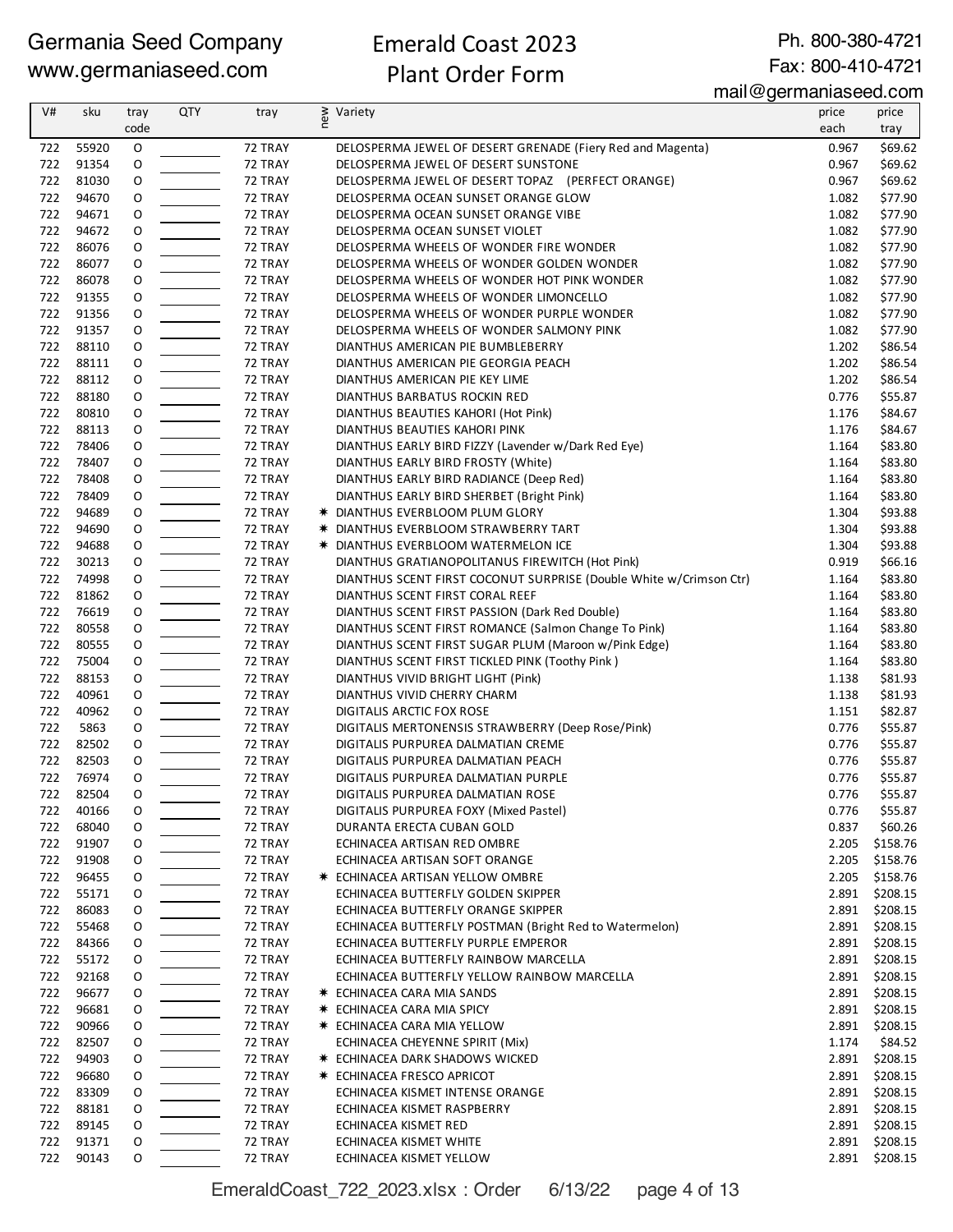#### Emerald Coast 2023 Plant Order Form

Ph. 800-380-4721 Fax: 800-410-4721

mail@germaniaseed.com

|     |           |      |            |         |                                                              | $111$ an $\sim$ gor mannaoood.oom |                |
|-----|-----------|------|------------|---------|--------------------------------------------------------------|-----------------------------------|----------------|
| V#  | sku       | tray | <b>QTY</b> | tray    | § Variety                                                    | price                             | price          |
|     |           | code |            |         |                                                              | each                              | tray           |
| 722 | 84575     | 0    |            | 72 TRAY | ECHINACEA PRAIRIE STARS TOMATO SOUP                          | 2.891                             | \$208.15       |
| 722 | 91934     | O    |            | 72 TRAY | ECHINACEA PRETTY PARASOLS (Bicolor)                          | 2.827                             | \$203.54       |
| 722 | 94986     | O    |            | 72 TRAY | <b>★ ECHINACEA PRIMA SAFFRON</b>                             | 2.891                             | \$208.15       |
|     |           |      |            |         |                                                              |                                   |                |
| 722 | 6219      | O    |            | 72 TRAY | ECHINACEA PURPUREA (CONEFLOWER) (Pale Purple)                | 0.807                             | \$58.10        |
| 722 | 88197     | O    |            | 72 TRAY | ECHINACEA PURPUREA GREEN TWISTER                             | 1.102                             | \$79.34        |
| 722 | 6231      | O    |            | 72 TRAY | ECHINACEA PURPUREA MAGNUS (Reddish/Pink)                     | 0.807                             | \$58.10        |
| 722 | 54916     | O    |            | 72 TRAY | ECHINACEA PURPUREA MAGNUS SUPERIOR (Lavender Pink)           | 0.807                             | \$58.10        |
| 722 | 40963     | O    |            | 72 TRAY | ECHINACEA PURPUREA MELLOW YELLOWS                            | 0.960                             | \$69.12        |
| 722 | 78588     | O    |            | 72 TRAY | ECHINACEA PURPUREA POW WOW WHITE                             | 0.929                             | \$66.88        |
| 722 | 78589     | O    |            | 72 TRAY | ECHINACEA PURPUREA POW WOW WILD BERRY                        | 0.929                             | \$66.88        |
| 722 | 72658     | O    |            | 72 TRAY | ECHINACEA PURPUREA PRAIRIE SPLENDOR (Deep Rose)              | 0.827                             | \$59.54        |
| 722 | 59144     | O    |            | 72 TRAY | ECHINACEA PURPUREA RUBY STAR (RUBINSTERN) (Magenta Red)      | 0.807                             | \$58.10        |
| 722 | 6223      | O    |            | 72 TRAY | ECHINACEA PURPUREA WHITE SWAN (Creamy White)                 | 0.807                             | \$58.10        |
| 722 | 68261     | O    |            | 72 TRAY | ECHINACEA SOMBRERO ADOBE ORANGE (Intense Orange)             | 2.750                             | \$198.00       |
| 722 |           |      |            |         |                                                              |                                   |                |
|     | 88118     | O    |            | 72 TRAY | ECHINACEA SOMBRERO BAJA BURGUNDY                             | 2.750                             | \$198.00       |
| 722 | 88122     | O    |            | 72 TRAY | ECHINACEA SOMBRERO HOT CORAL                                 | 2.750                             | \$198.00       |
| 722 | 85890     | O    |            | 72 TRAY | ECHINACEA SOMBRERO LEMON YELLOW                              | 2.750                             | \$198.00       |
| 722 | 85891     | O    |            | 72 TRAY | ECHINACEA SOMBRERO SALSA RED                                 | 2.750                             | \$198.00       |
| 722 | 88124     | O    |            | 72 TRAY | ECHINACEA SOMBRERO SANGRITA (Scarlet Red)                    | 2.750                             | \$198.00       |
| 722 | 40964     | O    |            | 72 TRAY | ECHINACEA SOMBRERO SUMMER SOLSTICE                           | 2.750                             | \$198.00       |
| 722 | 92091     | 0    |            | 72 TRAY | <b>★ ECHINACEA SUN SEEKERS RAINBOW</b>                       | 2.865                             | \$206.28       |
| 722 | 41645     | O    |            | 72 TRAY | <b>* ECHINACEA SUN SEEKERS SALMON</b>                        | 2.865                             | \$206.28       |
| 722 | 96678     | O    |            | 72 TRAY | <b>* ECHINACEA SUN SEEKERS TEQUILA SUNRISE</b>               | 2.865                             | \$206.28       |
| 722 | 84631     | 0    |            | 72 TRAY | ECHINACEA SUPREME CANTALOUPE                                 | 2.891                             | \$208.15       |
| 722 | 96687     | O    |            | 72 TRAY | <b>★ ECHINACEA SWEET SANDIA</b>                              | 2.891                             | \$208.15       |
| 722 | 74909     | O    |            | 72 TRAY | EUPATORIUM DUBIUM BABY JOE (JOE PYE WEED)                    |                                   | 1.562 \$112.46 |
|     | 76638     |      |            |         |                                                              |                                   |                |
| 722 |           | O    |            | 72 TRAY | EUPHORBIA X MARTINII ASCOT RAINBOW                           | 1.352                             | \$97.34        |
| 722 | 78168     | M    |            | 50 TRAY | FERN ATHYRIUM NIPPONICUM METALLICUM (JAPANESE PAINTED)       | 1.847                             | \$92.35        |
| 722 | 68842     | M    |            | 50 TRAY | FERN ATHYRIUM NIPPONICUM RED BEAUTY                          | 1.847                             | \$92.35        |
| 722 | 72993     | M    |            | 50 TRAY | FERN CYRTOMIUM FORTUNEI (JAPANESE HOLLY FERN)                | 1.847                             | \$92.35        |
| 722 | 56397     | M    |            | 50 TRAY | FERN DRYOPTERIS ERYTHROSORA AUTUMN                           | 1.847                             | \$92.35        |
| 722 | 91933     | M    |            | 50 TRAY | FERN DRYOPTERIS WALLICHIANA JURASSIC GOLD                    | 2.039                             | \$101.95       |
| 722 | 30533     | М    |            | 50 TRAY | FERN MATTEUCCIA STRUTHIOPTERIS OSTRICH                       | 1.847                             | \$92.35        |
| 722 | 30534     | М    |            | 50 TRAY | FERN OSMUNDA CINNAMOMEA CINNAMON                             | 1.847                             | \$92.35        |
| 722 | 41380     | M    |            | 50 TRAY | FERN PHYLLITIS SCOLOPENDRIUM UNDULATA                        | 1.847                             | \$92.35        |
| 722 | 30537     | M    |            | 50 TRAY | FERN POLYSTICHUM POLYBLEPHARUM TASSEL                        | 1.847                             | \$92.35        |
| 722 | 96689     | M    |            | 50 TRAY | <b>FRAGARIA LIPSTICK</b>                                     | 1.072                             | \$53.60        |
| 722 | 90150     | O    |            | 72 TRAY | GAILLARDIA ARISTATA SPINTOP MARIACHI COPPER SUN              | 1.490                             | \$107.28       |
| 722 | 88159     | O    |            | 72 TRAY | <b>GAILLARDIA ARISTATA SPINTOP ORANGE HALO</b>               |                                   | 1.490 \$107.28 |
|     |           |      |            |         |                                                              |                                   |                |
|     | 722 88158 | O    |            | 72 TRAY | GAILLARDIA ARISTATA SPINTOP RED                              |                                   | 1.490 \$107.28 |
| 722 | 88157     | O    |            | 72 TRAY | GAILLARDIA ARISTATA SPINTOP YELLOW TOUCH                     | 1.490                             | \$107.28       |
| 722 | 80492     | O    |            | 72 TRAY | GAILLARDIA GRANDIFLORA ARIZONA APRICOT (Yellow and Apricot)  | 0.776                             | \$55.87        |
| 722 | 78592     | O    |            | 72 TRAY | GAILLARDIA GRANDIFLORA ARIZONA RED SHADES                    | 0.776                             | \$55.87        |
| 722 | 5893      | O    |            | 72 TRAY | GAILLARDIA GRANDIFLORA ARIZONA SUN (Red and Yellow)          | 0.776                             | \$55.87        |
| 722 | 5898      | O    |            | 72 TRAY | GAILLARDIA GRANDIFLORA GOBLIN (Red w/Yellow Tips)            | 0.776                             | \$55.87        |
| 722 | 5452      | O    |            | 72 TRAY | GAILLARDIA GRANDIFLORA MESA BRIGHT BICOLOR                   | 0.776                             | \$55.87        |
| 722 | 82929     | O    |            | 72 TRAY | GAILLARDIA GRANDIFLORA MESA PEACH                            | 0.776                             | \$55.87        |
| 722 | 55474     | O    |            | 72 TRAY | GAILLARDIA GRANDIFLORA MESA RED                              | 0.776                             | \$55.87        |
| 722 | 5453      | O    |            | 72 TRAY | GAILLARDIA GRANDIFLORA MESA YELLOW                           | 0.776                             | \$55.87        |
| 722 | 30240     | O    |            | 72 TRAY | GALIUM ODORATUM (SWEET WOODRUFF)                             | 0.970                             | \$69.84        |
| 722 | 72817     | 0    |            | 72 TRAY | GAURA LINDHEIMERI BELLEZA DARK PINK                          | 0.888                             | \$63.93        |
| 722 | 61780     |      |            |         |                                                              | 0.837                             |                |
|     |           | O    |            | 72 TRAY | GAURA LINDHEIMERI CRIMSON BUTTERFLIES (Pink w/Red Foliage)   |                                   | \$60.26        |
| 722 | 91910     | O    |            | 72 TRAY | GAURA LINDHEIMERI GRACEFUL MAGIC                             | 0.952                             | \$68.54        |
| 722 | 83584     | O    |            | 72 TRAY | GAURA LINDHEIMERI ROSYJANE (Bicolor White and Candy Pink)    | 1.029                             | \$74.08        |
| 722 | 54288     | 0    |            | 72 TRAY | GAURA LINDHEIMERI SISKIYOU PINK (Wine Red Buds to Rose Pink) | 0.837                             | \$60.26        |
| 722 | 84711     | O    |            | 72 TRAY | GAURA LINDHEIMERI SPARKLE WHITE                              | 0.837                             | \$60.26        |
| 722 | 30241     | 0    |            | 72 TRAY | GAURA LINDHEIMERI WHIRLING BUTTERFLIES (White to Pink)       | 0.837                             | \$60.26        |
| 722 | 96688     | M    |            | 50 TRAY | <b>★ GERANIUM MACULATUM HUGGY BEAR</b>                       | 2.909                             | \$145.45       |
| 722 | 63885     | M    |            | 50 TRAY | <b>GERANIUM ROZANNE (Violet Blue)</b>                        | 2.485                             | \$124.25       |
| 722 | 30541     | AG   |            | 38 TRAY | GRASS ACORUS GRAMINEUS OBOROZUKI (SWEETFLAG)                 | 1.623                             | \$61.67        |
| 722 | 30541     | O    |            | 72 TRAY | GRASS ACORUS GRAMINEUS OBOROZUKI (SWEETFLAG)                 | 1.194                             | \$85.96        |
| 722 | 56059     | AG   |            | 38 TRAY | GRASS ACORUS GRAMINEUS OGON (SWEETFLAG) (Green/Gold)         | 1.623                             | \$61.67        |
|     |           |      |            |         |                                                              |                                   |                |

EmeraldCoast\_722\_2023.xlsx : Order 6/13/22 page 5 of 13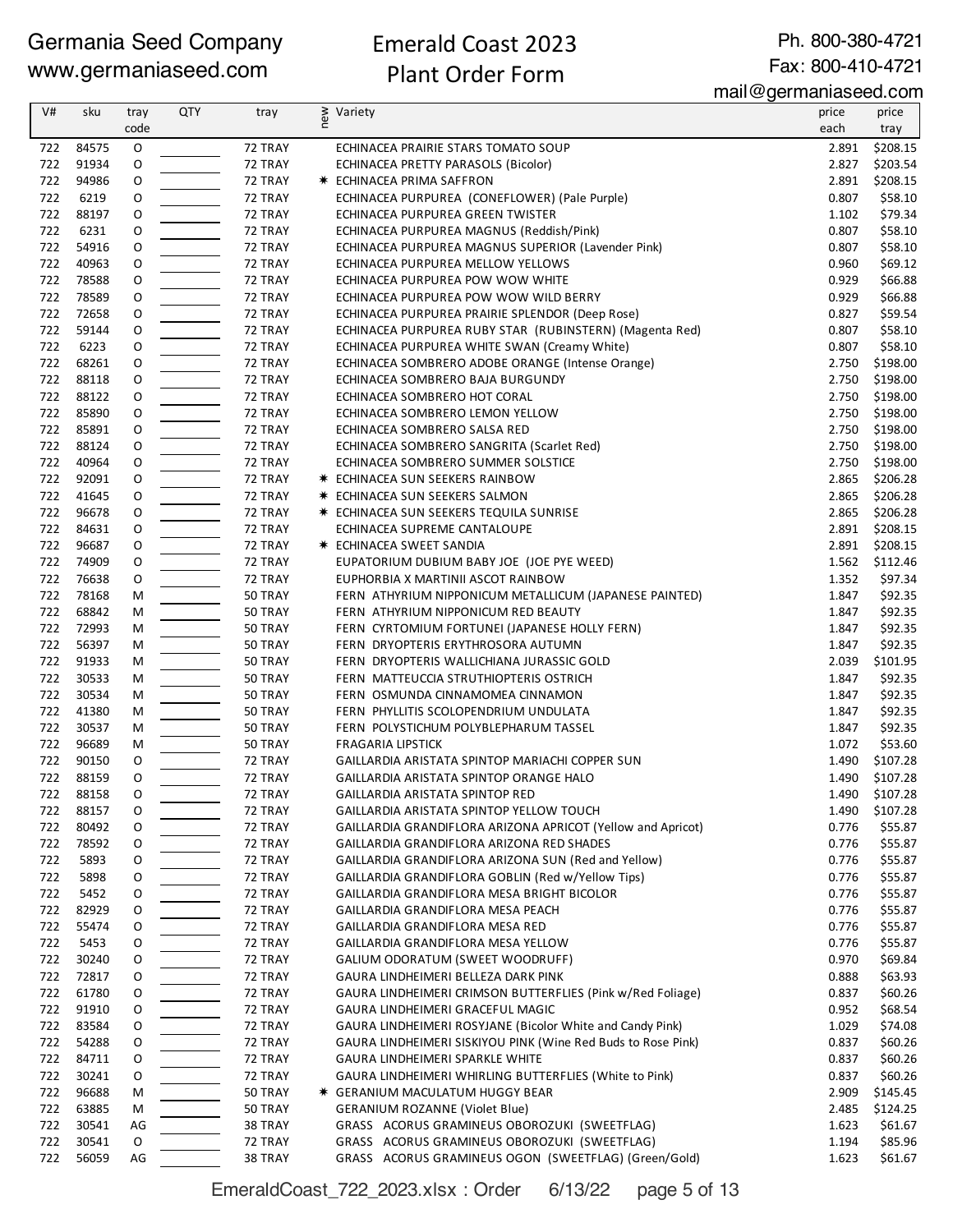### Emerald Coast 2023 Plant Order Form

Ph. 800-380-4721 Fax: 800-410-4721

mail@germaniaseed.com

| V#         | sku            | tray        | QTY | tray               | new<br>Variety |                                                                                      | price          | price               |
|------------|----------------|-------------|-----|--------------------|----------------|--------------------------------------------------------------------------------------|----------------|---------------------|
|            |                | code        |     |                    |                |                                                                                      | each           | tray                |
| 722        | 56059          | $\mathsf O$ |     | 72 TRAY            |                | GRASS ACORUS GRAMINEUS OGON (SWEETFLAG) (Green/Gold)                                 | 1.368          | \$98.49             |
| 722        | 61055          | O           |     | 72 TRAY            |                | GRASS ACORUS GRAMINEUS PUSILLUS MINIMUS AUREUS (SWEETFLAG)                           | 1.194          | \$85.96             |
| 722        | 30540          | AG          |     | 38 TRAY            |                | GRASS ACORUS GRAMINEUS VARIEGATUS (SWEETFLAG) (Green/White)                          | 1.623          | \$61.67             |
| 722        | 30540          | O           |     | 72 TRAY            |                | GRASS ACORUS GRAMINEUS VARIEGATUS (SWEETFLAG) (Green/White)                          | 1.194          | \$85.96             |
| 722        | 30963          | AG          |     | 38 TRAY            |                | GRASS ANDROPOGON GERARDII (BIG BLUESTEM)                                             | 1.215          | \$46.17             |
| 722        | 53919          | AG          |     | 38 TRAY            |                | GRASS ANDROPOGON GERARDII BLACKHAWKS                                                 | 2.983          | \$113.35            |
| 722        | 87951          | AG          |     | 38 TRAY            |                | GRASS ANDROPOGON GERARDII DANCING WIND (BIG BLUESTEM)                                | 2.983          | \$113.35            |
| 722        | 91926          | AG          |     | 38 TRAY            |                | GRASS ANDROPOGON GERARDII HOLY SMOKE                                                 | 2.983          | \$113.35            |
| 722        | 84610          | AG          |     | 38 TRAY            |                | GRASS ANDROPOGON GERARDII RAIN DANCE                                                 | 2.983          | \$113.35            |
| 722        | 84609          | AG          |     | 38 TRAY            |                | GRASS ANDROPOGON GERARDII RED OCTOBER                                                | 2.983          | \$113.35            |
| 722        | 65158          | AG          |     | 38 TRAY            |                | GRASS ANDROPOGON GLOMERATUS (BUSHY BEARD GRASS)                                      | 1.215          | \$46.17             |
| 722        | 61785          | AG          |     | 38 TRAY            |                | GRASS ANDROPOGON TERNARIUS (PAINTBRUSH BLUESTEM                                      | 1.215          | \$46.17             |
| 722        | 61784          | AG          |     | 38 TRAY            |                | GRASS ANDROPOGON VIRGINICUS (BROOM SEDGE)                                            | 1.215          | \$46.17             |
| 722        | 30965          | AG          |     | 38 TRAY            |                | GRASS BOUTELOUA CURTIPENDULA (SIDEOATS GRAMA)                                        | 1.205          | \$45.79             |
| 722        | 75028          | AG          |     | 38 TRAY            |                | GRASS BOUTELOUA GRACILIS (BLUE GRAMA)                                                | 1.205          | \$45.79             |
| 722        | 80623          | AG          |     | 38 TRAY            |                | GRASS BOUTELOUA GRACILIS BLONDE AMBITION                                             | 2.233          | \$84.85             |
| 722        | 80623          | М           |     | 50 TRAY            |                | GRASS BOUTELOUA GRACILIS BLONDE AMBITION                                             | 1.977          | \$98.85             |
| 722        | 91927          | AG          |     | 38 TRAY            |                | GRASS BOUTELOUA GRACILIS HONEYCOMB                                                   | 2.233          | \$84.85             |
| 722        | 91927          | М           |     | 50 TRAY            |                | GRASS BOUTELOUA GRACILIS HONEYCOMB                                                   | 1.977          | \$98.85             |
| 722        | 33581          | M           |     | 50 TRAY            |                | GRASS BRIZA MEDIA (QUAKING GRASS)                                                    | 0.725          | \$36.25             |
| 722        | 64867          | AG          |     | 38 TRAY            |                | GRASS CALAMAGROSTIS ACUTIFLORA AVALANCHE                                             | 1.633          | \$62.05             |
| 722        | 64867          | O           |     | 72 TRAY            |                | GRASS CALAMAGROSTIS ACUTIFLORA AVALANCHE                                             | 1.307          | \$94.10             |
| 722        | 71023          | AG          |     | 38 TRAY            |                | GRASS CALAMAGROSTIS ACUTIFLORA ELDORADO                                              | 1.952          | \$74.17             |
| 722        | 71023          | O           |     | 72 TRAY            |                | GRASS CALAMAGROSTIS ACUTIFLORA ELDORADO                                              | 1.625          | \$117.00            |
| 722        | 55459          | AG          |     | 38 TRAY            |                | GRASS CALAMAGROSTIS ACUTIFLORA HELLO SPRING                                          | 1.786          | \$67.86             |
| 722        | 55459          | 0           |     | 72 TRAY            |                | GRASS CALAMAGROSTIS ACUTIFLORA HELLO SPRING                                          | 1.460          | \$105.12            |
| 722        | 30545          | BJ          |     | 21 TRAY            |                | GRASS CALAMAGROSTIS ACUTIFLORA KARL FOERSTER (FEATHER REED)                          | 2.337          | \$49.07             |
| 722        | 30545          | AG          |     | 38 TRAY            |                | GRASS CALAMAGROSTIS ACUTIFLORA KARL FOERSTER (FEATHER REED)                          | 1.633          | \$62.05             |
| 722        | 30545          | O           |     | 72 TRAY            |                | GRASS CALAMAGROSTIS ACUTIFLORA KARL FOERSTER (FEATHER REED)                          | 1.307          | \$94.10             |
| 722        | 88473          | AG          |     | 38 TRAY            |                | GRASS CALAMAGROSTIS ACUTIFLORA LIGHTNING STRIKE                                      | 1.684          | \$63.99             |
| 722        | 88473          | O           |     | 72 TRAY            |                | GRASS CALAMAGROSTIS ACUTIFLORA LIGHTNING STRIKE                                      | 1.358          | \$97.77             |
| 722        | 30544          | AG          |     | 38 TRAY            |                | GRASS CALAMAGROSTIS ACUTIFLORA OVERDAM                                               | 1.633          | \$62.05             |
| 722        | 30544          | O           |     | 72 TRAY            |                | GRASS CALAMAGROSTIS ACUTIFLORA OVERDAM                                               | 1.307          | \$94.10             |
| 722        | 30546          | AG          |     | 38 TRAY            |                | GRASS CALAMAGROSTIS ARUNDINACEA BRACHYTRICHA CASPIAN                                 | 1.531          | \$58.17             |
| 722        | 30546          | 0           |     | 72 TRAY            |                | GRASS CALAMAGROSTIS ARUNDINACEA BRACHYTRICHA CASPIAN                                 | 1.041          | \$74.95             |
| 722        | 68630          | O           |     | 72 TRAY            |                | GRASS CAREX APPALACHICA (APPALACHIAN SEDGE)                                          | 1.398          | \$100.65            |
| 722        | 80629          | O           |     | 72 TRAY            |                | GRASS CAREX BUCHANANII FIREFOX                                                       | 0.745          | \$53.64             |
| 722        | 40230          | O           |     | 72 TRAY            |                | GRASS CAREX BUCHANANII RED ROOSTER                                                   | 0.602          | \$43.34             |
| 722        | 59797          | Μ           |     | 50 TRAY            |                | GRASS CAREX CHEROKEENSIS (CHEROKEE SEDGE)                                            | 1.511          | \$75.55             |
| 722        | 40229          | O           |     | 72 TRAY            |                | GRASS CAREX COMANS AMAZON MIST                                                       | 0.602          | \$43.34             |
| 722        | 40228          | O           |     | 72 TRAY            |                | GRASS CAREX COMANS BRONCO                                                            | 0.602          | \$43.34             |
| 722        | 61787          | O           |     | 72 TRAY            |                | GRASS CAREX COMANS FROSTED CURLS                                                     | 0.745          | \$53.64             |
| 722        | 40061          | O           |     | 72 TRAY            |                | * GRASS CAREX DIVULSA (BERKELEY SEDGE)                                               | 1.419          | \$102.16            |
| 722        | 58872          | M           |     | 50 TRAY            |                | GRASS CAREX DOLICHOSTACHYA KAGA NISHIKI (GOLD FOUNTAINS)                             | 1.511          | \$75.55             |
| 722<br>722 | 76700<br>54953 | O<br>AG     |     | 72 TRAY<br>38 TRAY |                | * GRASS CAREX EBURNEA (BRISTLELEAF SEDGE)<br>GRASS CAREX ELATA BOWLES GOLDEN (AUREA) | 1.419<br>1.990 | \$102.16<br>\$75.62 |
| 722        | 77818          |             |     | 50 TRAY            |                | GRASS CAREX EVER COLOR OSHIMENSIS EVEREST                                            | 2.085          | \$104.25            |
| 722        | 90478          | M           |     | 50 TRAY            |                | GRASS CAREX EVER COLOR OSHIMENSIS EVERGLOW                                           | 2.085          | \$104.25            |
| 722        | 82530          | M<br>м      |     | 50 TRAY            |                | GRASS CAREX EVER COLOR OSHIMENSIS EVERILLO                                           | 2.085          | \$104.25            |
| 722        | 86106          | M           |     | 50 TRAY            |                | GRASS CAREX EVER COLOR OSHIMENSIS EVERLIME                                           | 2.085          | \$104.25            |
| 722        | 82531          | M           |     | 50 TRAY            |                | GRASS CAREX EVER COLOR OSHIMENSIS EVERORO                                            | 2.085          | \$104.25            |
| 722        | 86107          | M           |     | 50 TRAY            |                | GRASS CAREX EVER COLOR OSHIMENSIS EVERSHEEN                                          | 2.085          | \$104.25            |
| 722        | 94463          | M           |     | 50 TRAY            |                | * GRASS CAREX FEATHER FALLS                                                          | 2.949          | \$147.45            |
| 722        | 64952          | O           |     | 72 TRAY            |                | GRASS CAREX FLAGELLIFERA TOFFEE TWIST                                                | 0.847          | \$60.98             |
| 722        | 64951          | AG          |     | 38 TRAY            |                | GRASS CAREX GLAUCA BLUE ZINGER                                                       | 1.541          | \$58.55             |
| 722        | 41374          | 0           |     | 72 TRAY            |                | GRASS CAREX GRAYI (GRAYS SEDGE)                                                      | 1.011          | \$72.79             |
| 722        | 82529          | M           |     | 50 TRAY            |                | GRASS CAREX LAXICULMIS BUNNY BLUE (HOBB)                                             | 1.702          | \$85.10             |
| 722        | 78159          | AG          |     | 38 TRAY            |                | GRASS CAREX MORROWII ICE BALLET                                                      | 1.952          | \$74.17             |
| 722        | 54092          | AG          |     | 38 TRAY            |                | GRASS CAREX MORROWII ICE DANCE (SEDGE)                                               | 1.633          | \$62.05             |
| 722        | 61790          | м           |     | 50 TRAY            |                | GRASS CAREX MORROWII SILVER SCEPTRE (JAPANESE SEDGE)                                 | 1.511          | \$75.55             |
| 722        | 64953          | M           |     | 50 TRAY            |                | GRASS CAREX OSHIMENSIS EVERGOLD                                                      | 1.766          | \$88.30             |
| 722        | 76609          | м           |     | 50 TRAY            |                | GRASS CAREX PENSYLVANICA (OAK SEDGE)                                                 | 1.511          | \$75.55             |

EmeraldCoast\_722\_2023.xlsx : Order 6/13/22 page 6 of 13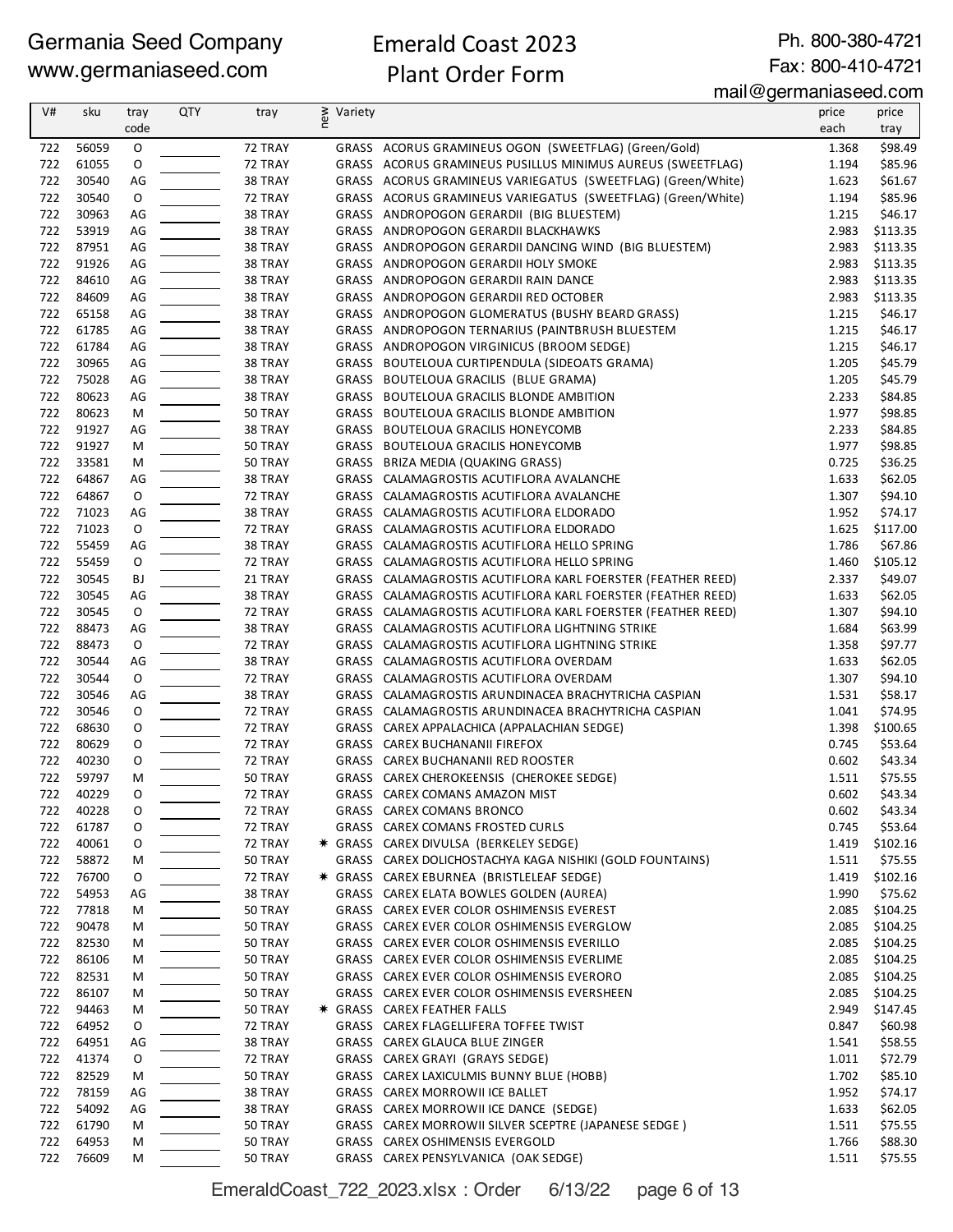#### Emerald Coast 2023 Plant Order Form

Ph. 800-380-4721

Fax: 800-410-4721 mail@germaniaseed.com

| V#         | sku            | tray    | QTY | tray               | new<br>Variety |                                                                             | price          | price              |
|------------|----------------|---------|-----|--------------------|----------------|-----------------------------------------------------------------------------|----------------|--------------------|
|            |                | code    |     |                    |                |                                                                             | each           | tray               |
| 722        | 96683          | M       |     | 50 TRAY            |                | * GRASS CAREX RIBBON FALLS                                                  | 2.949          | \$147.45           |
| 722        | 64955          | O       |     | 72 TRAY            |                | GRASS CAREX TENUICULMIS CAPPUCCINO                                          | 0.745          | \$53.64            |
| 722        | 64956          | м       |     | 50 TRAY            |                | GRASS CAREX TESTACEA (ORANGE SEDGE)                                         | 1.021          | \$51.05            |
| 722        | 40318          | O       |     | 72 TRAY            |                | GRASS CAREX TESTACEA PRAIRIE FIRE                                           | 0.745          | \$53.64            |
| 722        | 41600          | O       |     | 72 TRAY            |                | * GRASS CAREX TEXENSIS                                                      | 1.419          | \$102.16           |
| 722        | 30557          | AG      |     | 38 TRAY            |                | GRASS CHASMANTHIUM LATIFOLIUM (NORTHERN SEA OATS)                           | 1.368          | \$51.98            |
| 722        | 30557          | O       |     | 72 TRAY            |                | GRASS CHASMANTHIUM LATIFOLIUM (NORTHERN SEA OATS)                           | 1.041          | \$74.95            |
| 722        | 91928          | AG      |     | 38 TRAY            |                | GRASS CHLOROPHYTUM SAUNDERSIAE STARLIGHT (Variegated Foliage)               | 1.266          | \$48.10            |
| 722        | 30559          | AG      |     | 38 TRAY            |                | GRASS CORTADERIA SELLOANA ROSEA (PINK) (PAMPAS)                             | 1.429          | \$54.30            |
| 722        | 78670          | AG      |     | 38 TRAY            |                | GRASS CORTADERIA SELLOANA WHITE FEATHER (PAMPAS)                            | 1.429          | \$54.30            |
| 722        | 31136          | AG      |     | 38 TRAY            |                | GRASS CYMBOPOGON CITRATUS LEMON GRASS                                       | 1.500          | \$57.00            |
| 722        | 82535          | AG      |     | 38 TRAY            |                | GRASS CYPERUS INVOLUCRATUS UMBRELLA PALM                                    | 1.215          | \$46.17            |
| 722        | 76610          | AG      |     | 38 TRAY            |                | GRASS CYPERUS PAPYRUS (DWF EGYPTIAN PAPYRUS)                                | 3.031          | \$115.17           |
| 722        | 33582          | М       |     | 50 TRAY            |                | GRASS DESCHAMPSIA CESPITOSA (HAIR GRASS)                                    | 0.847          | \$42.35            |
| 722        | 78161          | М       |     | 50 TRAY            |                | GRASS DESCHAMPSIA CESPITOSA PIXIE FOUNTAIN (TUFTED HAIR)                    | 0.847          | \$42.35            |
| 722        | 61794          | AG      |     | 38 TRAY            |                | GRASS ERAGROSTIS SPECTABILIS (PURPLE LOVE)                                  | 1.205          | \$45.79            |
| 722        | 30562          | AG      |     | 38 TRAY            |                | GRASS ERIANTHUS RAVENNAE (RAVEN)                                            | 1.551          | \$58.93            |
| 722        | 30562          | O       |     | 72 TRAY            |                | GRASS ERIANTHUS RAVENNAE (RAVEN)                                            | 1.194          | \$85.96            |
| 722        | 53944          | М       |     | 50 TRAY            |                | GRASS FESTUCA COOL AS ICE (BLUE FESCUE)                                     | 1.449          | \$72.45            |
| 722        | 84692          | M       |     | 50 TRAY            |                | GRASS FESTUCA GLAUCA BEYOND BLUE                                            | 1.513          | \$75.65            |
| 722        | 64019          | M       |     | 50 TRAY            |                | GRASS FESTUCA GLAUCA BOULDER BLUE                                           | 1.194          | \$59.70            |
| 722        | 30563          | M       |     | 50 TRAY            |                | GRASS FESTUCA GLAUCA ELIJAH BLUE (SHEEP FESCUE)                             | 1.194          | \$59.70            |
| 722        | 88474          | М       |     | 50 TRAY            |                | GRASS FESTUCA OVINA EILERS' BEAUTY                                          | 1.513          | \$75.65            |
| 722        | 75541          | М       |     | 50 TRAY            |                | GRASS HAKONECHLOA MACRA (JAPANESE FOREST GRASS) (Green leaf)                | 2.562          | \$128.10           |
| 722        | 75216          | M       |     | 50 TRAY            |                | GRASS HAKONECHLOA MACRA ALBOVARIEGATA                                       | 2.562          | \$128.10           |
| 722        | 69607          | M       |     | 50 TRAY            |                | GRASS HAKONECHLOA MACRA ALL GOLD (JAPANESE FOREST GRASS)                    | 2.562          | \$128.10           |
| 722        | 54214          | M       |     | 50 TRAY            |                | GRASS HAKONECHLOA MACRA AUREOLA (JAPANESE FOREST GRASS)                     | 2.562          | \$128.10           |
| 722        | 30568          | М       |     | 50 TRAY            |                | GRASS HELICTOTRICHON SEMPERVIRENS (BLUE OAT GRASS)                          | 1.888          | \$94.40            |
| 722        | 53100          | M       |     | 50 TRAY            |                | GRASS HELICTOTRICHON SEMPERVIRENS SAPPHIRE                                  | 1.888          | \$94.40            |
| 722        | 61035          | AG      |     | 38 TRAY            |                | GRASS ISOLEPIS CERNUA FIBER OPTIC GRASS                                     | 0.705          | \$26.79            |
| 722        | 68078          | AG      |     | 38 TRAY            |                | GRASS JUNCUS EFFUSUS BIG TWISTER                                            | 1.521          | \$57.79            |
| 722<br>722 | 68078<br>61414 | O<br>AG |     | 72 TRAY            |                | GRASS JUNCUS EFFUSUS BIG TWISTER                                            | 1.082<br>1.521 | \$77.90<br>\$57.79 |
| 722        | 61414          | O       |     | 38 TRAY<br>72 TRAY |                | <b>GRASS JUNCUS FILIFORMUS SPIRALIS</b><br>GRASS JUNCUS FILIFORMUS SPIRALIS | 1.082          | \$77.90            |
| 722        | 73408          | AG      |     | 38 TRAY            |                | GRASS JUNCUS INFLEXUS BLUE ARROWS                                           | 1.521          | \$57.79            |
| 722        | 73408          | O       |     | 72 TRAY            |                | GRASS JUNCUS INFLEXUS BLUE ARROWS                                           | 1.082          | \$77.90            |
| 722        | 40605          | O       |     | 72 TRAY            |                | GRASS JUNCUS TENUIS BLUE DART                                               | 1.082          | \$77.90            |
| 722        | 54954          | AG      |     | 38 TRAY            |                | GRASS LEYMUS ARENARIUS GLAUCUS BLUE DUNE (BLUE LYME)                        | 1.633          | \$62.05            |
| 722        | 91929          | AG      |     | 38 TRAY            |                | GRASS LOMANDRA CONFERTILFOLIA WINGARRA                                      | 2.557          | \$97.16            |
| 722        | 91930          | AG      |     | 38 TRAY            |                | GRASS LOMANDRA FLUVIATILIS BABY BREEZE                                      | 2.557          | \$97.16            |
| 722        | 72057          | M       |     | 50 TRAY            |                | GRASS MELINIS NERVIGLUMIS SAVANNAH (RUBY) (Mauve To Rose To Cream)          | 0.664          | \$33.20            |
| 722        | 78165          | BJ      |     | 21 TRAY            |                | GRASS MISCANTHUS GIGANTEUS                                                  | 2.449          | \$51.42            |
| 722        | 72059          | AG      |     | 38 TRAY            |                | GRASS MISCANTHUS PURPURASCENS (AUTUMN FLAME GRASS)                          | 1.847          | \$70.18            |
| 722        | 72059          | O       |     | 72 TRAY            |                | GRASS MISCANTHUS PURPURASCENS (AUTUMN FLAME GRASS)                          | 1.307          | \$94.10            |
| 722        | 41376          | AG      |     | 38 TRAY            |                | GRASS MISCANTHUS RED CLOUD                                                  | 2.166          | \$82.30            |
| 722        | 30571          | AG      |     | 38 TRAY            |                | GRASS MISCANTHUS SINENSIS ADAGIO (DWARF MAIDEN)                             | 1.592          | \$60.49            |
| 722        | 30571          | 0       |     | 72 TRAY            |                | GRASS MISCANTHUS SINENSIS ADAGIO (DWARF MAIDEN)                             | 1.194          | \$85.96            |
| 722        | 53272          | AG      |     | 38 TRAY            |                | GRASS MISCANTHUS SINENSIS BANDWIDTH                                         | 2.391          | \$90.85            |
| 722        | 53272          | O       |     | 72 TRAY            |                | GRASS MISCANTHUS SINENSIS BANDWIDTH                                         | 1.768          | \$127.29           |
| 722        | 33608          | AG      |     | 38 TRAY            |                | GRASS MISCANTHUS SINENSIS CABARET (JAPANESE SILVER)                         | 2.072          | \$78.73            |
| 722        | 30573          | AG      |     | 38 TRAY            |                | GRASS MISCANTHUS SINENSIS COSMOPOLITAN (JAPANESE SILVER)                    | 2.072          | \$78.73            |
| 722        | 68083          | AG      |     | 38 TRAY            |                | GRASS MISCANTHUS SINENSIS DIXIELAND (VARIEGATED JAPANESE SILVER)            | 2.072          | \$78.73            |
| 722        | 88475          | AG      |     | 38 TRAY            |                | GRASS MISCANTHUS SINENSIS FIRE DRAGON                                       | 2.391          | \$90.85            |
| 722        | 71800          | AG      |     | 38 TRAY            |                | GRASS MISCANTHUS SINENSIS GOLD BAR                                          | 2.625          | \$99.75            |
| 722        | 76611          | AG      |     | 38 TRAY            |                | GRASS MISCANTHUS SINENSIS GOLD BREEZE                                       | 2.391          | \$90.85            |
| 722        | 30574          | ВJ      |     | 21 TRAY            |                | GRASS MISCANTHUS SINENSIS GRACILLIMUS                                       | 2.205          | \$46.30            |
| 722        | 30574          | AG      |     | 38 TRAY            |                | GRASS MISCANTHUS SINENSIS GRACILLIMUS                                       | 1.592          | \$60.49            |
| 722        | 30574          | 0       |     | 72 TRAY            |                | GRASS MISCANTHUS SINENSIS GRACILLIMUS                                       | 1.194          | \$85.96            |
| 722        | 30575          | AG      |     | 38 TRAY            |                | GRASS MISCANTHUS SINENSIS GRAZIELLA (MAIDEN)                                | 1.592          | \$60.49            |
| 722        | 96684          | AG      |     | 38 TRAY            |                | * GRASS MISCANTHUS SINENSIS HIGH FREQUENCY                                  | 2.521          | \$95.79            |
| 722        | 64958          | O       |     | 72 TRAY            |                | GRASS MISCANTHUS SINENSIS LITTLE KITTEN (DWARF MAIDEN)                      | 1.307          | \$94.10            |
| 722        | 53946          | AG      |     | 38 TRAY            |                | GRASS MISCANTHUS SINENSIS LITTLE MISS                                       | 2.166          | \$82.30            |

EmeraldCoast\_722\_2023.xlsx : Order 6/13/22 page 7 of 13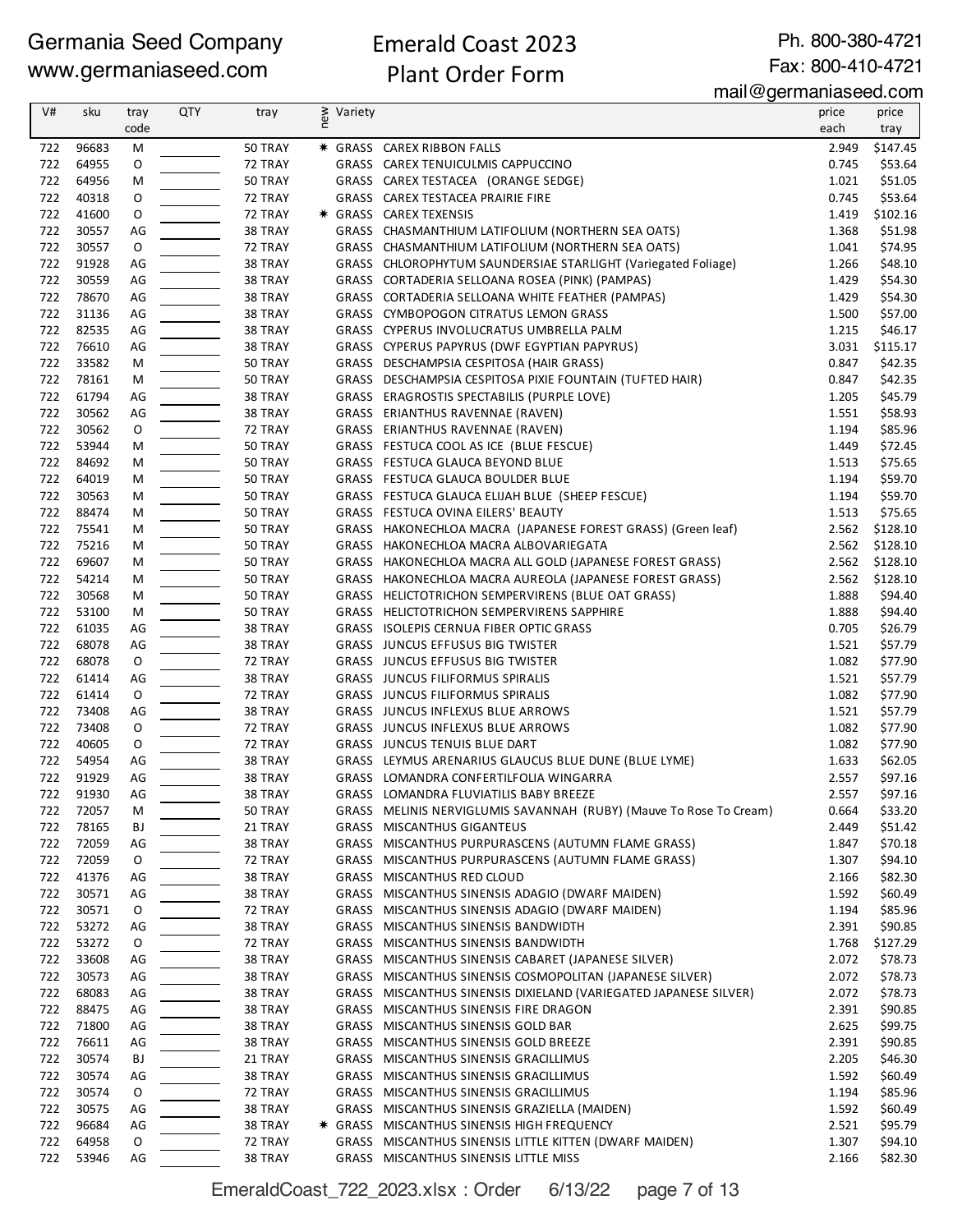#### Emerald Coast 2023 Plant Order Form

Ph. 800-380-4721 Fax: 800-410-4721

mail@germaniaseed.com

| V#         | sku            | tray     | <b>QTY</b> | tray                | ≷ Variety<br>E |                                                                                                              | price          | price              |
|------------|----------------|----------|------------|---------------------|----------------|--------------------------------------------------------------------------------------------------------------|----------------|--------------------|
|            |                | code     |            |                     |                |                                                                                                              | each           | tray               |
| 722        | 53946          | O        |            | 72 TRAY             |                | GRASS MISCANTHUS SINENSIS LITTLE MISS                                                                        | 1.625          | \$117.00           |
| 722        | 64872          | AG       |            | 38 TRAY             |                | GRASS MISCANTHUS SINENSIS LITTLE ZEBRA (DWARF ZEBRA)                                                         | 1.847          | \$70.18            |
| 722        | 64872          | O        |            | 72 TRAY             |                | GRASS MISCANTHUS SINENSIS LITTLE ZEBRA (DWARF ZEBRA)                                                         | 1.307          | \$94.10            |
| 722        | 30577          | AG       |            | 38 TRAY             |                | GRASS MISCANTHUS SINENSIS MALEPARTUS (JAPANESE SILVER)                                                       | 1.847          | \$70.18            |
| 722        | 30576          | AG       |            | 38 TRAY             |                | GRASS MISCANTHUS SINENSIS MORNING LIGHT (VARIEGATED MAIDEN)                                                  | 2.072          | \$78.73            |
| 722        | 30576          | O        |            | 72 TRAY             |                | GRASS MISCANTHUS SINENSIS MORNING LIGHT (VARIEGATED MAIDEN)                                                  | 1.449          | \$104.32           |
| 722        | 55958          | AG       |            | 38 TRAY             |                | GRASS MISCANTHUS SINENSIS MY FAIR MAIDEN                                                                     | 2.429          | \$92.30            |
| 722        | 85894          | AG       |            | 38 TRAY             |                | GRASS MISCANTHUS SINENSIS OKTOBERFEST                                                                        | 2.230          | \$84.74            |
| 722        | 68077          | AG       |            | 38 TRAY             |                | GRASS MISCANTHUS SINENSIS RIGOLETTO (JAPANESE SILVER)                                                        | 1.847          | \$70.18            |
| 722        | 68077          | O        |            | 72 TRAY             |                | GRASS MISCANTHUS SINENSIS RIGOLETTO (JAPANESE SILVER)                                                        | 1.307          | \$94.10            |
| 722        | 56851          | AG       |            | 38 TRAY             |                | GRASS MISCANTHUS SINENSIS SCOUT                                                                              | 1.911          | \$72.61            |
| 722        | 56851          | O        |            | 72 TRAY             |                | GRASS MISCANTHUS SINENSIS SCOUT                                                                              | 1.513          | \$108.93           |
| 722        | 30580          | AG       |            | 38 TRAY             |                | GRASS MISCANTHUS SINENSIS SILBERFEDER (SILVER FEATHER)                                                       | 1.847          | \$70.18            |
| 722        | 30582          | AG       |            | 38 TRAY             |                | GRASS MISCANTHUS SINENSIS STRICTUS (PORCUPINE)                                                               | 2.072          | \$78.73            |
| 722        | 30582          | O        |            | 72 TRAY             |                | GRASS MISCANTHUS SINENSIS STRICTUS (PORCUPINE)                                                               | 1.449          | \$104.32           |
| 722        | 55461          | AG       |            | 38 TRAY             |                | GRASS MISCANTHUS SINENSIS TIGER TAIL                                                                         | 1.911          | \$72.61            |
| 722        | 30584          | AG       |            | 38 TRAY             |                | GRASS MISCANTHUS SINENSIS VARIEGATUS (VARIEGATED JAPANESE SILVER)                                            | 1.847          | \$70.18            |
| 722        | 30584          | 0        |            | 72 TRAY             |                | GRASS MISCANTHUS SINENSIS VARIEGATUS (VARIEGATED JAPANESE SILVER)                                            | 1.307          | \$94.10            |
| 722        | 30586          | AG       |            | 38 TRAY             |                | GRASS MISCANTHUS SINENSIS ZEBRINUS (ZEBRA) (Green/Yellow Banding)                                            | 2.072          | \$78.73            |
| 722        | 30586          | O        |            | 72 TRAY             |                | GRASS MISCANTHUS SINENSIS ZEBRINUS (ZEBRA) (Green/Yellow Banding)                                            | 1.449          | \$104.32           |
| 722        | 33613          | AG       |            | 38 TRAY             |                | GRASS MUHLENBERGIA CAPILLARIS (MUHLY GRASS) (Pink)                                                           | 1.317          | \$50.04            |
| 722        | 33613          | O        |            | 72 TRAY             |                | GRASS MUHLENBERGIA CAPILLARIS (MUHLY GRASS) (Pink)                                                           | 0.980          | \$70.56            |
| 722        | 82536          | 0        |            | 72 TRAY             |                | GRASS MUHLENBERGIA CAPILLARIS FAST FORWARD                                                                   | 1.210          | \$87.12            |
| 722        | 84612          | AG       |            | 38 TRAY             |                | GRASS MUHLENBERGIA CAPILLARIS PINK CLOUD                                                                     | 1.480          | \$56.24            |
| 722        | 96685          | AG       |            | 38 TRAY             |                | * GRASS MUHLENBERGIA CAPILLARIS RUBY                                                                         | 1.317          | \$50.04            |
| 722        | 95146          | AG       |            | 38 TRAY             |                | GRASS MUHLENBERGIA DUMOSA (MUHLY GRASS)                                                                      | 2.174          | \$82.61            |
| 722        | 70416          | AG       |            | 38 TRAY             |                | GRASS MUHLENBERGIA LINDHEIMERI                                                                               | 1.500          | \$57.00            |
| 722        | 87913          | AG       |            | 38 TRAY             |                | GRASS MUHLENBERGIA REVERCHONII UNDAUNTED<br>PLANT SELECT                                                     | 1.432          | \$54.41            |
| 722        | 30590          | AG       |            | 38 TRAY             |                | GRASS PANICUM VIRGATUM (SWITCH GRASS)                                                                        | 1.215          | \$46.17            |
| 722        | 33651          | AG       |            | 38 TRAY             |                | GRASS PANICUM VIRGATUM CLOUD NINE                                                                            | 1.878          | \$71.36            |
| 722        | 60273          | AG       |            | 38 TRAY             |                | GRASS PANICUM VIRGATUM DALLAS BLUES                                                                          | 2.021          | \$76.79            |
| 722        | 30591          | AG       |            | 38 TRAY             |                | GRASS PANICUM VIRGATUM HEAVY METAL                                                                           | 2.021          | \$76.79            |
| 722        | 30591          | O        |            | 72 TRAY             |                | GRASS PANICUM VIRGATUM HEAVY METAL                                                                           | 1.480          | \$106.56           |
| 722        | 82537          | AG       |            | 38 TRAY             |                | GRASS PANICUM VIRGATUM HOT ROD                                                                               | 2.370          | \$90.06            |
| 722        | 61796          | AG       |            | 38 TRAY             |                | GRASS PANICUM VIRGATUM NORTHWIND                                                                             | 1.970          | \$74.86            |
| 722        | 54289          | AG       |            | 38 TRAY             |                | GRASS PANICUM VIRGATUM PRAIRIE SKY                                                                           | 1.827          | \$69.42            |
| 722        | 30592          | AG       |            | 38 TRAY             |                | GRASS PANICUM VIRGATUM ROTSTRAHLBUSCH                                                                        | 1.827          | \$69.42            |
| 722<br>722 | 76612          | AG       |            | 38 TRAY             |                | GRASS PANICUM VIRGATUM RUBY RIBBONS                                                                          | 2.225          | \$84.55            |
|            | 58631          | AG<br>O  |            | 38 TRAY             |                | GRASS PANICUM VIRGATUM SHENANDOAH                                                                            | 1.970          | \$74.86            |
| 722        | 58631          |          |            | 72 TRAY             |                | GRASS PANICUM VIRGATUM SHENANDOAH                                                                            | 1.480          | \$106.56           |
| 722        | 30602          | BJ       |            | 21 TRAY             |                | GRASS PENNISETUM ADVENA (SETACEUM) RUBRUM (Burgundy)<br>GRASS PENNISETUM ADVENA (SETACEUM) RUBRUM (Burgundy) | 2.102          | \$44.14<br>\$51.98 |
| 722        | 30602          | AG       |            | 38 TRAY             |                | GRASS PENNISETUM ADVENA (SETACEUM) RUBRUM (Burgundy)                                                         | 1.368          |                    |
| 722<br>722 | 30602<br>30602 | O<br>ABB |            | 72 TRAY<br>128 TRAY |                | GRASS PENNISETUM ADVENA (SETACEUM) RUBRUM (Burgundy)                                                         | 0.868<br>0.684 | \$62.49<br>\$87.55 |
| 722        | 78162          |          |            | 38 TRAY             |                | GRASS PENNISETUM ALOPECUROIDES BURGUNDY BUNNY                                                                | 1.882          | \$71.51            |
| 722        | 31156          | AG<br>AG |            | 38 TRAY             |                | GRASS PENNISETUM ALOPECUROIDES CASSIAN                                                                       | 1.531          | \$58.17            |
| 722        | 91342          | AG       |            | 38 TRAY             |                | GRASS PENNISETUM ALOPECUROIDES CAYENNE                                                                       | 1.907          | \$72.46            |
| 722        | 88479          | AG       |            | 38 TRAY             |                | GRASS PENNISETUM ALOPECUROIDES ETOUFFEE                                                                      | 1.907          | \$72.46            |
| 722        | 30593          | AG       |            | 38 TRAY             |                | GRASS PENNISETUM ALOPECUROIDES FOUNTAIN GRASS                                                                | 1.317          | \$50.04            |
| 722        | 30593          | 0        |            | 72 TRAY             |                | GRASS PENNISETUM ALOPECUROIDES FOUNTAIN GRASS                                                                | 0.980          | \$70.56            |
| 722        | 53947          | AG       |            | 38 TRAY             |                | GRASS PENNISETUM ALOPECUROIDES GINGER LOVE                                                                   | 1.786          | \$67.86            |
| 722        | 30594          | ВJ       |            | 21 TRAY             |                | GRASS PENNISETUM ALOPECUROIDES HAMELN (DWARF FOUNTAIN)                                                       | 2.256          | \$47.37            |
| 722        | 30594          | AG       |            | 38 TRAY             |                | GRASS PENNISETUM ALOPECUROIDES HAMELN (DWARF FOUNTAIN)                                                       | 1.511          | \$57.41            |
| 722        | 30594          | 0        |            | 72 TRAY             |                | GRASS PENNISETUM ALOPECUROIDES HAMELN (DWARF FOUNTAIN)                                                       | 1.194          | \$85.96            |
| 722        | 30594          | ABB      |            | 128 TRAY            |                | GRASS PENNISETUM ALOPECUROIDES HAMELN (DWARF FOUNTAIN)                                                       | 0.745          | \$95.36            |
| 722        | 88477          | AG       |            | 38 TRAY             |                | GRASS PENNISETUM ALOPECUROIDES HUSH PUPPY                                                                    | 1.907          | \$72.46            |
| 722        | 88478          | AG       |            | 38 TRAY             |                | GRASS PENNISETUM ALOPECUROIDES JAMBALAYA                                                                     | 1.907          | \$72.46            |
| 722        | 30604          | AG       |            | 38 TRAY             |                | GRASS PENNISETUM ALOPECUROIDES LITTLE BUNNY                                                                  | 1.511          | \$57.41            |
| 722        | 30604          | 0        |            | 72 TRAY             |                | GRASS PENNISETUM ALOPECUROIDES LITTLE BUNNY                                                                  | 1.194          | \$85.96            |
| 722        | 73510          | AG       |            | 38 TRAY             |                | GRASS PENNISETUM ALOPECUROIDES PIGLET                                                                        | 1.659          | \$63.04            |
| 722        | 91341          | AG       |            | 38 TRAY             |                | GRASS PENNISETUM ALOPECUROIDES PRALINE                                                                       | 1.907          | \$72.46            |
| 722        | 70403          | AG       |            | 38 TRAY             |                | GRASS PENNISETUM ALOPECUROIDES RED HEAD                                                                      | 1.531          | \$58.17            |
|            |                |          |            |                     |                |                                                                                                              |                |                    |

EmeraldCoast\_722\_2023.xlsx : Order 6/13/22 page 8 of 13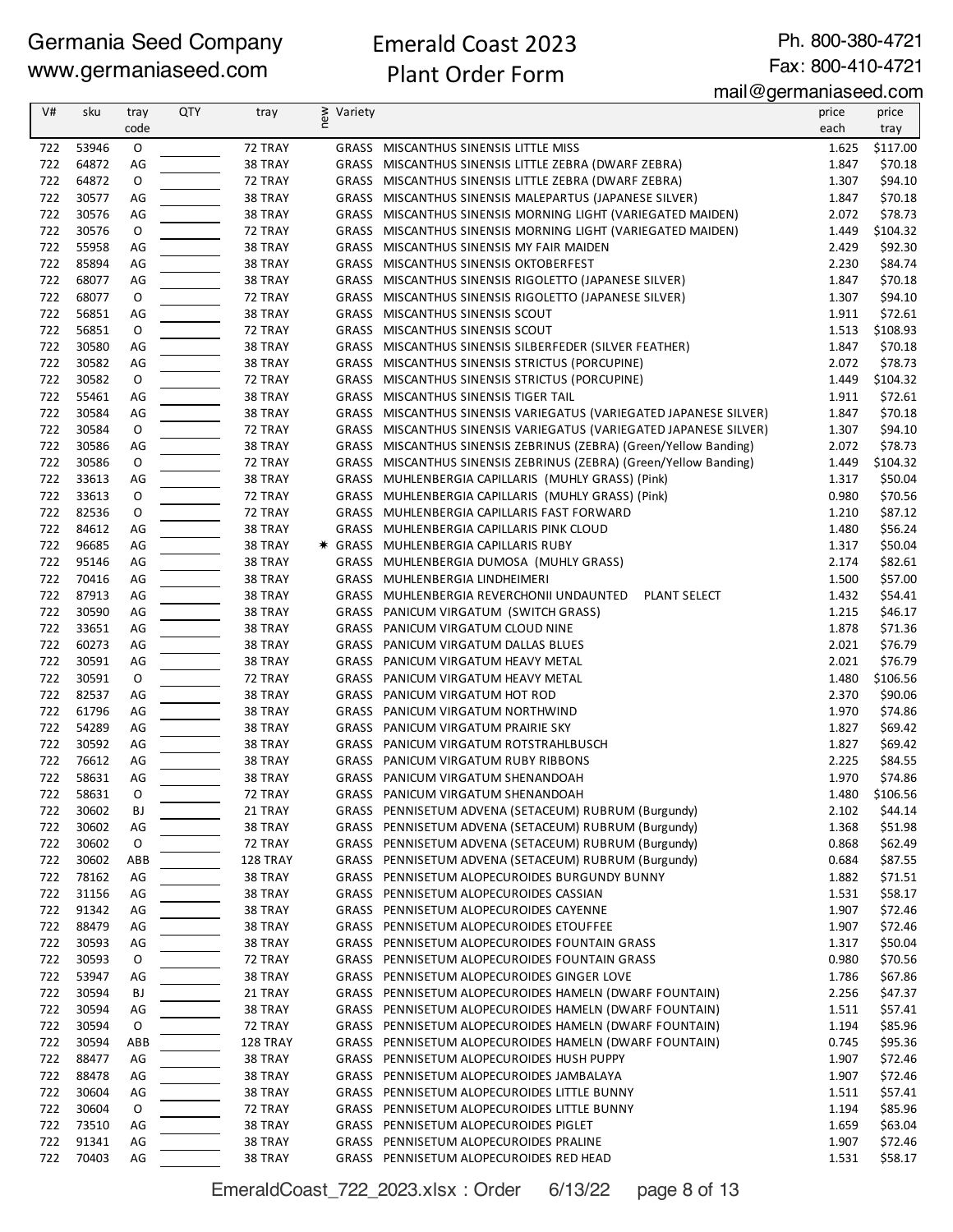#### Emerald Coast 2023 Plant Order Form

Ph. 800-380-4721 Fax: 800-410-4721

mail@germaniaseed.com

| V#         | sku   | tray     | <b>QTY</b> | tray    | § Variety |                                                                                | price | price    |
|------------|-------|----------|------------|---------|-----------|--------------------------------------------------------------------------------|-------|----------|
|            |       | code     |            |         | Ē         |                                                                                | each  | tray     |
|            | 41377 | AG       |            | 38 TRAY |           |                                                                                | 1.888 | \$71.74  |
| 722<br>722 | 83581 | AG       |            | 38 TRAY |           | GRASS PENNISETUM ALOPECUROIDES YELLOW RIBBONS<br>GRASS PENNISETUM FIRST KNIGHT | 2.240 | \$85.12  |
| 722        | 86000 | AG       |            | 38 TRAY |           | <b>GRASS PENNISETUM MAJESTIC</b>                                               | 2.240 | \$85.12  |
| 722        | 58632 | AG       |            | 38 TRAY |           | GRASS PENNISETUM MESSIACUM RED BUTTONS                                         | 1.531 | \$58.17  |
| 722        | 60274 |          |            | 38 TRAY |           | GRASS PENNISETUM ORIENTALE KARLEY ROSE                                         | 2.521 | \$95.79  |
| 722        | 72060 | AG<br>AG |            | 38 TRAY |           | GRASS PENNISETUM PRINCE                                                        | 2.240 | \$85.12  |
| 722        | 72061 | AG       |            | 38 TRAY |           | GRASS PENNISETUM PRINCESS                                                      | 2.240 | \$85.12  |
| 722        | 76605 | AG       |            | 38 TRAY |           | GRASS PENNISETUM PRINCESS CAROLINE                                             | 2.215 | \$84.17  |
| 722        | 86001 | AG       |            | 38 TRAY |           | GRASS PENNISETUM REGAL PRINCESS                                                | 2.240 | \$85.12  |
| 722        | 30601 | O        |            | 72 TRAY |           | GRASS PENNISETUM SETACEUM                                                      | 0.868 | \$62.49  |
| 722        | 56209 | AG       |            | 38 TRAY |           | GRASS PHALARIS ARUNDINACEA STRAWBERRIES AND CREAM                              | 1.511 | \$57.41  |
| 722        | 56209 | O        |            | 72 TRAY |           | GRASS PHALARIS ARUNDINACEA STRAWBERRIES AND CREAM                              | 1.194 | \$85.96  |
| 722        | 56926 | AG       |            | 38 TRAY |           | GRASS SCHIZACHYRIUM SCOPARIUM (LITTLE BLUESTEM)                                | 1.511 | \$57.41  |
| 722        | 68589 | AG       |            | 38 TRAY |           | GRASS SCHIZACHYRIUM SCOPARIUM BLAZE                                            | 1.684 | \$63.99  |
| 722        | 75033 | AG       |            | 38 TRAY |           | GRASS SCHIZACHYRIUM SCOPARIUM BLUE HEAVEN                                      | 2.312 | \$87.85  |
| 722        | 80626 | AG       |            | 38 TRAY |           | GRASS SCHIZACHYRIUM SCOPARIUM CAROUSEL                                         | 2.503 | \$95.11  |
| 722        | 73412 | AG       |            | 38 TRAY |           | GRASS SCHIZACHYRIUM SCOPARIUM PRAIRIE BLUES                                    | 1.684 | \$63.99  |
| 722        | 95147 | AG       |            | 38 TRAY |           | GRASS SCHIZACHYRIUM SCOPARIUM SHINING STAR                                     | 2.932 | \$111.41 |
| 722        | 85895 | AG       |            | 38 TRAY |           | * GRASS SCHIZACHYRIUM SCOPARIUM SMOKE SIGNAL                                   | 2.567 | \$97.54  |
| 722        | 83412 | AG       |            | 38 TRAY |           | GRASS SCHIZACHYRIUM SCOPARIUM STANDING OVATION                                 | 2.439 | \$92.68  |
| 722        | 53108 | AG       |            | 38 TRAY |           | GRASS SCHIZACHYRIUM SCOPARIUM THE BLUES                                        | 2.184 | \$82.99  |
| 722        | 85896 | AG       |            | 38 TRAY |           | * GRASS SCHIZACHYRIUM SCOPARIUM TWILIGHT ZONE                                  | 2.567 | \$97.54  |
| 722        | 33614 | AG       |            | 38 TRAY |           | GRASS SESLERIA AUTUMNALIS                                                      | 1.756 | \$66.72  |
| 722        | 33615 | AG       |            | 38 TRAY |           | GRASS SESLERIA CAERULEA                                                        | 1.511 | \$57.41  |
| 722        | 61615 | O        |            | 72 TRAY |           | GRASS SISYRINCHIUM ANGUSTIFOLIUM LUCERNE (BLUE EYED GRASS)                     | 1.225 | \$88.20  |
| 722        | 92417 | O        |            | 72 TRAY |           | GRASS SISYRINCHIUM MOODY BLUES                                                 | 1.225 | \$88.20  |
| 722        | 95297 | AG       |            | 38 TRAY |           | GRASS SORGHASTRUM NUNTANS GOLDEN SUNSET                                        | 2.932 | \$111.41 |
| 722        | 61062 | AG       |            | 38 TRAY |           | GRASS SORGHASTRUM NUTANS INDIAN STEEL                                          | 1.490 | \$56.62  |
| 722        | 31024 | AG       |            | 38 TRAY |           | GRASS SPOROBOLUS HETEROLEPIS (PRAIRIE DROPSEED)                                | 1.756 | \$66.72  |
| 722        | 66742 | М        |            | 50 TRAY |           | GRASS STIPA NASSELLA TENUISSIMA PONY TAILS                                     | 1.154 | \$57.70  |
| 722        | 68072 | M        |            | 50 TRAY |           | <b>HELLEBORUS IVORY PRINCE</b>                                                 | 4.161 | \$208.05 |
| 722        | 95154 | M        |            | 50 TRAY |           | HELLEBORUS ORIENTALIS HYGGE KRISTOFF                                           | 3.906 | \$195.30 |
| 722        | 95153 | M        |            | 50 TRAY |           | HELLEBORUS ORIENTALIS HYGGE SVEN                                               | 3.906 | \$195.30 |
| 722        | 88046 | M        |            | 50 TRAY |           | HELLEBORUS ROSEMARY (Rose Pink)                                                | 4.161 | \$208.05 |
| 722        | 77824 | М        |            | 50 TRAY |           | HELLEBORUS WINTER MAGIC CANDY LOVE                                             | 3.906 | \$195.30 |
| 722        | 53006 | AG       |            | 38 TRAY |           | HEMEROCALLIS HAPPY RETURNS (Lemon Yellow Rebloomer)                            | 1.939 | \$73.68  |
| 722        | 30282 | AG       |            | 38 TRAY |           | HEMEROCALLIS STELLA D'ORO (Yellow/Gold)                                        | 1.643 | \$62.43  |
| 722        | 86097 | O        |            | 72 TRAY |           | HERB LAVENDER LAVANDULA ANGUSTIFOLIA BIG TIME BLUE                             | 1.090 | \$78.48  |
| 722        | 90423 | O        |            | 72 TRAY |           | HERB LAVENDER LAVANDULA ANGUSTIFOLIA BLUE SPEAR                                | 0.827 | \$59.54  |
| 722        | 75531 | 0        |            | 72 TRAY |           | HERB LAVENDER LAVANDULA ANGUSTIFOLIA ELLAGANCE PURPLE                          | 0.827 | \$59.54  |
| 722        | 40196 | O        |            | 72 TRAY |           | HERB LAVENDER LAVANDULA ANGUSTIFOLIA HIDCOTE (Deep Blue)                       | 0.898 | \$64.65  |
| 722        | 88528 | 0        |            | 72 TRAY |           | HERB LAVENDER LAVANDULA ANGUSTIFOLIA LAVANCE DEEP PURPLE                       | 0.827 | \$59.54  |
| 722        | 6028  | O        |            | 72 TRAY |           | HERB LAVENDER LAVANDULA ANGUSTIFOLIA MUNSTEAD (Blue Violet)                    | 0.827 | \$59.54  |
| 722        | 84465 | O        |            | 72 TRAY |           | HERB LAVENDER LAVANDULA ANGUSTIFOLIA PLATINUM BLONDE                           | 1.064 | \$76.60  |
| 722        | 79024 | 0        |            | 72 TRAY |           | HERB LAVENDER LAVANDULA STOECHAS ANOUK SILVER                                  | 1.115 | \$80.28  |
| 722        | 54309 | 0        |            | 72 TRAY |           | HERB LAVENDER LAVANDULA STOECHAS OTTO QUAST                                    | 0.898 | \$64.65  |
| 722        | 92303 | 0        |            | 72 TRAY |           | HERB LAVENDER LAVANDULA STOECHAS PRIMAVERA                                     | 1.115 | \$80.28  |
| 722        | 84464 | 0        |            | 72 TRAY |           | HERB LAVENDER LAVANDULA X INTERMEDIA PHENOMENAL                                | 1.064 | \$76.60  |
| 722        | 59889 | 0        |            | 72 TRAY |           | HERB LAVENDER LAVANDULA X INTERMEDIA PROVENCE                                  | 0.898 | \$64.65  |
| 722        | 30649 | 0        |            | 72 TRAY |           | HERB ROSEMARY ROSMARINUS OFFICINALIS ARP                                       | 0.898 | \$64.65  |
| 722        | 70088 | 0        |            | 72 TRAY |           | HERB ROSEMARY ROSMARINUS OFFICINALIS BARBECUE (BAR-B-QUE)                      | 0.898 | \$64.65  |
| 722        | 58179 | 0        |            | 72 TRAY |           | HERB ROSEMARY ROSMARINUS OFFICINALIS HILL HARDY                                | 0.898 | \$64.65  |
| 722        | 54313 | 0        |            | 72 TRAY |           | HERB ROSEMARY ROSMARINUS OFFICINALIS TUSCAN BLUE                               | 0.898 | \$64.65  |
| 722        | 53593 | 0        |            | 72 TRAY |           | HERB THYME PRAECOX COCCINEUS RED CREEPING (Red Creeping)                       | 0.766 | \$55.15  |
| 722        | 60355 | 0        |            | 72 TRAY |           | HERB THYME PRAECOX HIGHLAND CREAM (SILVER) (Variegated Creeping)               | 0.766 | \$55.15  |
| 722        | 58959 | O        |            | 72 TRAY |           | HERB THYME VULGARIS ARGENTEUS HI HO SILVER (Variegated Upright)                | 0.766 | \$55.15  |
| 722        | 81227 | O        |            | 72 TRAY |           | HEUCHERA AUTUMN LEAVES                                                         | 2.891 | \$208.15 |
| 722        | 79401 | 0        |            | 72 TRAY |           | HEUCHERA BERRY SMOOTHIE (Bright To Dark Rose Pink)                             | 2.891 | \$208.15 |
| 722        | 96686 | 0        |            | 72 TRAY |           | <b>★ HEUCHERA BLACK FOREST CAKE</b>                                            | 2.891 | \$208.15 |
| 722        | 85978 | O        |            | 72 TRAY |           | <b>HEUCHERA BLACK TAFFETA</b>                                                  | 2.891 | \$208.15 |
| 722        | 84585 | O        |            | 72 TRAY |           | HEUCHERA CAJUN FIRE                                                            | 2.891 | \$208.15 |
| 722        | 68848 | O        |            | 72 TRAY |           | HEUCHERA CARAMEL (Yellow/Orange w/Purple)                                      | 2.827 | \$203.54 |

EmeraldCoast\_722\_2023.xlsx : Order 6/13/22 page 9 of 13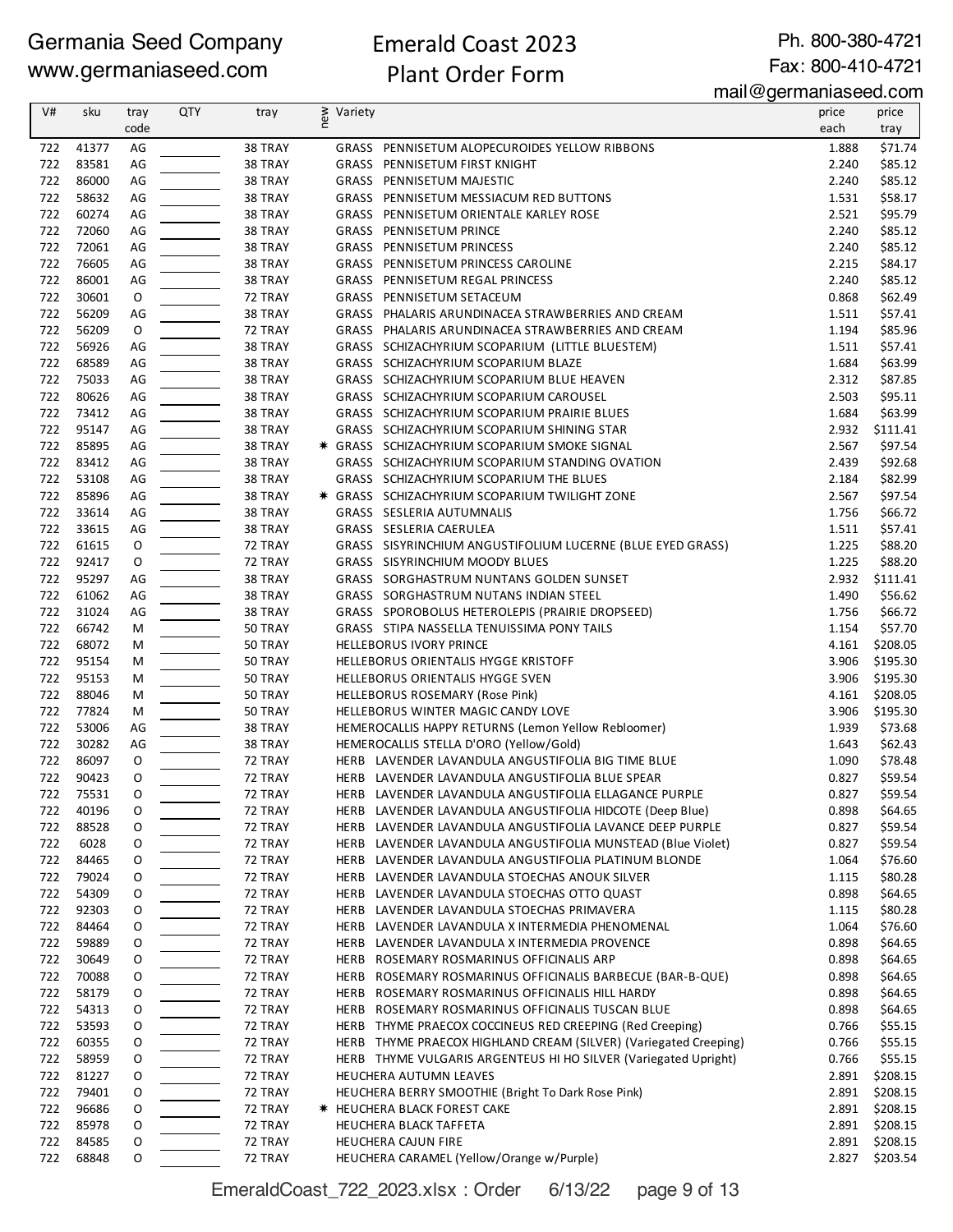### Emerald Coast 2023 Plant Order Form

Ph. 800-380-4721 Fax: 800-410-4721

mail@germaniaseed.com

| V#         | sku            | tray<br>code | QTY | tray               | ≥ Variety<br>E                                                             | price<br>each  | price<br>tray        |
|------------|----------------|--------------|-----|--------------------|----------------------------------------------------------------------------|----------------|----------------------|
| 722        | 86253          | O            |     | 72 TRAY            | HEUCHERA CARNIVAL BLACK OLIVE                                              | 2.516          | \$181.15             |
| 722        | 82741          | O            |     | 72 TRAY            | HEUCHERA CARNIVAL PEACH PARFAIT                                            | 2.516          | \$181.15             |
| 722        | 86256          | O            |     | 72 TRAY            | HEUCHERA CARNIVAL PLUM CRAZY                                               | 2.516          | \$181.15             |
| 722        | 85030          | O            |     | 72 TRAY            | HEUCHERA CARNIVAL ROSE GRANITA                                             | 2.516          | \$181.15             |
| 722        | 82742          | O            |     | 72 TRAY            | HEUCHERA CARNIVAL WATERMELON                                               | 2.516          | \$181.15             |
| 722        | 73433          | O            |     | 72 TRAY            | HEUCHERA CITRONELLE (Lemon/Lime)                                           | 2.827          | \$203.54             |
| 722        | 84524          | O            |     | 72 TRAY            | HEUCHERA DELTA DAWN                                                        | 2.891          | \$208.15             |
| 722<br>722 | 84586<br>86898 | O<br>0       |     | 72 TRAY<br>72 TRAY | HEUCHERA FIRE ALARM<br>HEUCHERA FOREVER PURPLE                             | 2.891<br>2.891 | \$208.15<br>\$208.15 |
| 722        | 89152          | 0            |     | 72 TRAY            | <b>HEUCHERA FOREVER RED</b>                                                | 2.891          | \$208.15             |
| 722        | 75799          | O            |     | 72 TRAY            | HEUCHERA GEORGIA PEACH (White w/Glowing Peach)                             | 2.891          | \$208.15             |
| 722        | 79447          | O            |     | 72 TRAY            | HEUCHERA LIME MARMALADE (Lime w/Chartreuse)                                | 2.891          | \$208.15             |
| 722        | 68850          | O            |     | 72 TRAY            | HEUCHERA LIME RICKEY (White w/Ruffled Lime Green)                          | 2.891          | \$208.15             |
| 722        | 68852          | O            |     | 72 TRAY            | HEUCHERA MARMALADE (White w/Peach Honey)                                   | 2.891          | \$208.15             |
| 722        | 72762          | 0            |     | 72 TRAY            | HEUCHERA MELTING FIRE (Reddish to Bronze)                                  | 1.113          | \$80.13              |
| 722        | 75801          | O            |     | 72 TRAY            | HEUCHERA MIDNIGHT ROSE (Deep Purple/Black)                                 | 2.891          | \$208.15             |
| 722        | 66890          | O            |     | 72 TRAY            | HEUCHERA OBSIDIAN (Glassy Deep Purple)                                     | 2.891          | \$208.15             |
| 722        | 5950           | O            |     | 72 TRAY            | HEUCHERA PALACE PURPLE (Mahogany)                                          | 0.776          | \$55.87              |
| 722<br>722 | 84841<br>70442 | O            |     | 72 TRAY            | <b>HEUCHERA PAPRIKA</b>                                                    | 2.891<br>2.891 | \$208.15<br>\$208.15 |
| 722        | 55476          | O<br>0       |     | 72 TRAY<br>72 TRAY | HEUCHERA PEACH FLAMBE (Peach w/Red Turning Plum)<br>HEUCHERA RED LIGHTNING | 2.891          | \$208.15             |
| 722        | 84587          | O            |     | 72 TRAY            | HEUCHERA SOUTHERN COMFORT                                                  | 2.891          | \$208.15             |
| 722        | 84636          | O            |     | 72 TRAY            | HEUCHERELLA BUTTERED RUM                                                   | 2.891          | \$208.15             |
| 722        | 84590          | O            |     | 72 TRAY            | HEUCHERELLA SOLAR ECLIPSE                                                  | 2.891          | \$208.15             |
| 722        | 79405          | O            |     | 72 TRAY            | HEUCHERELLA SWEET TEA (Cinnamon Tones)                                     | 2.891          | \$208.15             |
| 722        | 72065          | O            |     | 72 TRAY            | HIBISCUS MOSCHEUTOS LUNA PINK SWIRL                                        | 1.735          | \$124.92             |
| 722        | 68662          | O            |     | 72 TRAY            | HIBISCUS MOSCHEUTOS LUNA RED                                               | 1.735          | \$124.92             |
| 722        | 6574           | O            |     | 72 TRAY            | HIBISCUS MOSCHEUTOS LUNA ROSE                                              | 1.735          | \$124.92             |
| 722        | 72066          | O            |     | 72 TRAY            | HIBISCUS MOSCHEUTOS LUNA WHITE                                             | 1.735          | \$124.92             |
| 722        | 32812          | AG           |     | 38 TRAY            | HOSTA BLUE ANGEL (Blue/Green)                                              | 1.735          | \$65.93              |
| 722        | 68861          | AG           |     | 38 TRAY            | <b>HOSTA EARTH ANGEL</b>                                                   | 1.735          | \$65.93              |
| 722<br>722 | 71039<br>60366 | AG           |     | 38 TRAY            | <b>HOSTA FIRST FROST</b>                                                   | 1.735          | \$65.93<br>\$65.93   |
| 722        | 60373          | AG<br>AG     |     | 38 TRAY<br>38 TRAY | HOSTA FRAGRANT BLUE<br>HOSTA FRAGRANT BOUQUET                              | 1.735<br>1.735 | \$65.93              |
| 722        | 32829          | AG           |     | 38 TRAY            | HOSTA FRANCEE (Dark Green w/Thin White Edge)                               | 1.735          | \$65.93              |
| 722        | 33233          | AG           |     | 38 TRAY            | <b>HOSTA PATRIOT</b>                                                       | 1.735          | \$65.93              |
| 722        | 71049          | AG           |     | 38 TRAY            | HOSTA RAINFOREST SUNRISE                                                   | 1.735          | \$65.93              |
| 722        | 32826          | AG           |     | 38 TRAY            | HOSTA ROYAL STANDARD (Green)                                               | 1.735          | \$65.93              |
| 722        | 33236          | AG           |     | 38 TRAY            | HOSTA SIEBOLDIANA ELEGANS (BLUE GIANT)                                     | 1.735          | \$65.93              |
| 722        | 56164          | AG           |     | 38 TRAY            | <b>HOSTA SO SWEET</b>                                                      | 1.735          | \$65.93              |
| 722        | 66000          | AG           |     | 38 TRAY            | <b>HOSTA STAINED GLASS</b>                                                 | 1.735          | \$65.93              |
| 722        | 33238          | AG           |     | 38 TRAY            | HOSTA SUM AND SUBSTANCE (Chartreuse Gold)                                  | 1.735          | \$65.93              |
| 722        | 30300          | AG           |     | 38 TRAY            | HOSTA WIDE BRIM (Blue/Green w/Cream Margin)                                | 1.735          | \$65.93              |
| 722        | 40197          | O            |     | 72 TRAY            | HYPERICUM CALYCINUM (ST JOHNS WORT) (Bright Yellow, Creeping)              | 0.868          | \$62.49              |
| 722<br>722 | 90031<br>30307 | 0<br>O       |     | 72 TRAY<br>72 TRAY | <b>IBERIS AMARA SUMMER SNOWDRIFT</b><br><b>IBERIS SEMPERVIRENS PURITY</b>  | 1.006<br>0.878 | \$72.43<br>\$63.21   |
| 722        | 79708          | O            |     | 72 TRAY            | <b>IBERIS SEMPERVIRENS SNOW CONE</b>                                       | 0.929          | \$66.88              |
| 722        | 55800          | O            |     | 72 TRAY            | KNIPHOFIA (TRITOMA) UVARIA FLAMENCO (Red, Yellow, Orange)                  | 0.827          | \$59.54              |
| 722        | 30312          | 0            |     | 72 TRAY            | LAMIASTRUM GALEOBDOLON HERMAN'S PRIDE (Yellow w/Silver Green Leaf)         | 0.756          | \$54.43              |
| 722        | 30314          | 0            |     | 72 TRAY            | LAMIUM MACULATUM BEACON SILVER (Lavender Pink)                             | 0.756          | \$54.43              |
| 722        | 62944          | O            |     | 72 TRAY            | LAMIUM MACULATUM PURPLE DRAGON (Deep Purple)                               | 0.756          | \$54.43              |
| 722        | 30315          | 0            |     | 72 TRAY            | LAMIUM MACULATUM WHITE NANCY                                               | 0.756          | \$54.43              |
| 722        | 69152          | 0            |     | 72 TRAY            | LEPTINELLA SQUALIDA PLATT'S BLACK                                          | 0.786          | \$56.59              |
| 722        | 5747           | 0            |     | 72 TRAY            | LEUCANTHEMUM SUPERBUM ALASKA (Large White Single)                          | 0.776          | \$55.87              |
| 722        | 94430          | O            |     | 72 TRAY            | <b>* LEUCANTHEMUM SUPERBUM MT. HOOD</b>                                    | 1.432          | \$103.10             |
| 722        | 30129          | O            |     | 72 TRAY            | LEUCANTHEMUM SUPERBUM SNOW CAP (White)                                     | 0.939          | \$67.60              |
| 722        | 40198          | 0            |     | 72 TRAY            | LEUCANTHEMUM SUPERBUM SNOW LADY (White w/Yellow Center)                    | 0.776          | \$55.87              |
| 722<br>722 | 90032<br>64971 | 0<br>0       |     | 72 TRAY<br>72 TRAY | LEUCANTHEMUM SUPERBUM SWEET DAISY BIRDY<br>LEWISIA COTYLEDON RAINBOW MIX   | 1.184<br>0.827 | \$85.24<br>\$59.54   |
| 722        | 90163          | O            |     | 72 TRAY            | LEWISIA COTYLEDON SUNSET STRAIN                                            | 0.827          | \$59.54              |
| 722        | 73418          | O            |     | 72 TRAY            | LEWISIA LONGIPETALA LITTLE PEACH (Yellow, Peach, Orange Blend)             | 0.827          | \$59.54              |
| 722        | 60461          | 0            |     | 72 TRAY            | LEWISIA LONGIPETALA LITTLE PLUM (Rose Purple w/Bit of Orange)              | 0.827          | \$59.54              |

EmeraldCoast\_722\_2023.xlsx : Order 6/13/22 page 10 of 13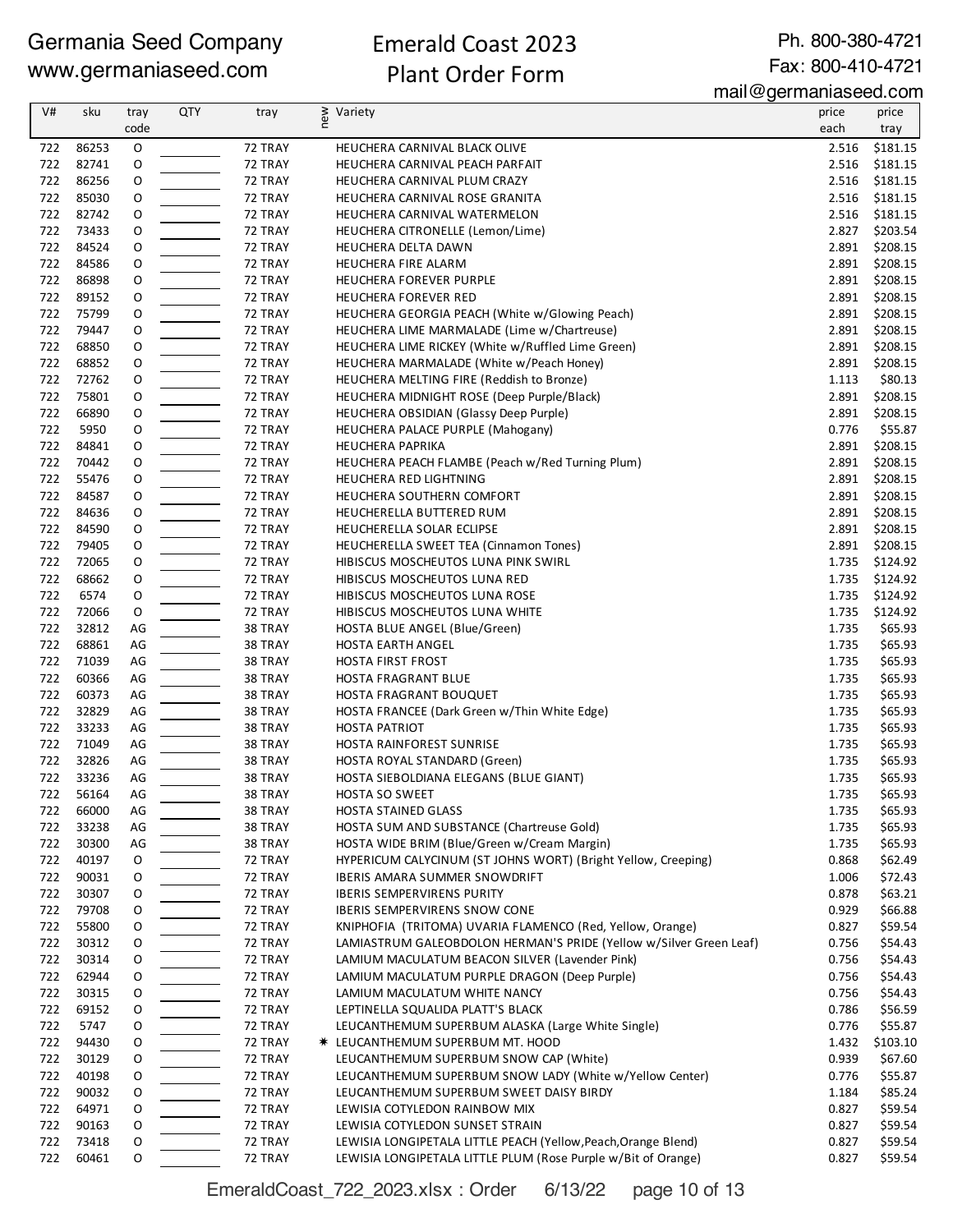# Emerald Coast 2023

Ph. 800-380-4721 Fax: 800-410-4721

#### Plant Order Form

mail@germaniaseed.com

| V#  | sku            |          | <b>QTY</b> |         | $1.1811$ $\sim$ gorman account on $1.1$                             |       |          |
|-----|----------------|----------|------------|---------|---------------------------------------------------------------------|-------|----------|
|     |                | tray     |            | tray    | new<br>Variety                                                      | price | price    |
|     |                | code     |            |         |                                                                     | each  | tray     |
| 722 | 30761          | O        |            | 72 TRAY | LIATRIS SPICATA KOBOLD (GOBLIN) (GAYFEATHER)                        | 0.807 | \$58.10  |
| 722 | 6051           | O        |            | 72 TRAY | LOBELIA CARDINALIS (CARDINAL FLOWER) (Red)                          | 0.776 | \$55.87  |
| 722 | 84339          | O        |            | 72 TRAY | LOBELIA CARDINALIS BLACK TRUFFLE                                    | 2.034 | \$146.44 |
| 722 | 91677          | O        |            | 72 TRAY | LOBELIA STARSHIP BLUE                                               | 1.051 | \$75.67  |
| 722 | 91678          | O        |            | 72 TRAY | LOBELIA STARSHIP BURGUNDY                                           | 1.051 | \$75.67  |
| 722 | 30773          | O        |            | 72 TRAY | LYSIMACHIA NUMMULARIA AUREA (YELLOW CREEPING JENNY) (Yellow Leaves) | 0.756 | \$54.43  |
| 722 | 55442          | O        |            | 72 TRAY | MONARDA BEE YOU BEE FREE                                            | 1.207 | \$86.90  |
| 722 | 55443          | O        |            | 72 TRAY | MONARDA BEE YOU BEE HAPPY                                           | 1.207 | \$86.90  |
| 722 | 55444          | O        |            | 72 TRAY | MONARDA BEE YOU BEE LIEVE                                           | 1.207 | \$86.90  |
| 722 | 55446          | O        |            | 72 TRAY | MONARDA BEE YOU BEE MERRY                                           | 1.207 | \$86.90  |
| 722 | 55448          | 0        |            | 72 TRAY | MONARDA BEE YOU BEE TRUE                                            | 1.207 | \$86.90  |
| 722 | 87694          | O        |            | 72 TRAY | MONARDA DIDYMA BALMY LILAC                                          | 1.039 | \$74.80  |
| 722 | 85982          | O        |            | 72 TRAY | MONARDA DIDYMA BALMY PINK                                           | 1.039 | \$74.80  |
| 722 | 84614          | O        |            | 72 TRAY | MONARDA DIDYMA BALMY PURPLE                                         | 1.039 | \$74.80  |
| 722 | 86619          | O        |            | 72 TRAY | MONARDA DIDYMA BALMY ROSE                                           | 1.039 | \$74.80  |
| 722 | 94711          | O        |            | 72 TRAY | MONARDA DIDYMA BEE-MINE RED                                         | 1.039 | \$74.80  |
| 722 | 53017          | O        |            | 72 TRAY | MONARDA HYBRIDA JACOB CLINE (Bright Red)                            | 0.837 | \$60.26  |
| 722 | 55480          | O        |            | 72 TRAY | MONARDA PUNCTATA BEE BOP                                            | 0.990 | \$71.28  |
| 722 | 56939          | O        |            | 72 TRAY | MONARDA RASPBERRY WINE (Wine Red)                                   | 0.837 | \$60.26  |
| 722 | 91042          | O        |            | 72 TRAY | NEPETA NEPTUNE (CATMINT)                                            | 1.090 | \$78.48  |
| 722 | 91360          | O        |            | 72 TRAY | NEPETA SUMMER MAGIC (CATMINT)                                       | 1.067 | \$76.82  |
| 722 | 84468          | O        |            | 72 TRAY | NEPETA X FAASSENII JUNIOR WALKER (CATMINT)                          | 1.003 | \$72.21  |
| 722 | 84412          | O        |            | 72 TRAY | * NEPETA X FAASSENII PURRSIAN BLUE (CATMINT)                        | 1.029 | \$74.08  |
| 722 | 58830          | 0        |            | 72 TRAY | NEPETA X FAASSENII WALKERS LOW (CATMINT) (Blue/Purple)              | 0.837 | \$60.26  |
| 722 | 91935          | O        |            | 72 TRAY | NEPETA X FAASSENII WHISPURR BLUE (CATMINT)                          | 1.029 | \$74.08  |
| 722 | 91936          | O        |            | 72 TRAY | NEPETA X FAASSENII WHISPURR PINK (CATMINT)                          | 1.029 | \$74.08  |
| 722 | 94713          | O        |            | 72 TRAY | <b>★ NEPETA X HYBRID SYLVESTER BLUE</b>                             | 1.049 | \$75.52  |
| 722 | 88190          | O        |            | 72 TRAY | PENSTEMON BARBATUS PRISTINE BLUE                                    | 1.332 | \$95.90  |
| 722 | 88191          | O        |            | 72 TRAY | PENSTEMON BARBATUS PRISTINE DEEP ROSE                               | 1.332 | \$95.90  |
| 722 | 88192          | O        |            | 72 TRAY | PENSTEMON BARBATUS PRISTINE LILA PURPLE                             | 1.332 | \$95.90  |
| 722 | 88194          | O        |            | 72 TRAY | PENSTEMON BARBATUS PRISTINE SCARLET                                 | 1.332 | \$95.90  |
| 722 | 55481          | O        |            | 72 TRAY | PENSTEMON CHERRY SPARKS                                             | 1.256 | \$90.43  |
| 722 | 77189          | O        |            | 72 TRAY | PENSTEMON DIGITALIS DARK TOWERS                                     | 1.368 | \$98.49  |
| 722 | 30359          | O        |            | 72 TRAY | PENSTEMON DIGITALIS HUSKER RED (White w/Bronze Red Leaf)            | 0.858 | \$61.77  |
| 722 | 96690          | O        |            | 72 TRAY | <b>★ PEROVSKIA ATRIPLICIFOLIA BLUESETTE</b>                         | 1.929 | \$138.88 |
| 722 | 60479          | O        |            | 72 TRAY | PEROVSKIA ATRIPLICIFOLIA LITTLE SPIRE                               | 0.939 | \$67.60  |
| 722 | 30365          | O        |            | 72 TRAY | PEROVSKIA ATRIPLICIFOLIA RUSSIAN SAGE                               | 0.888 | \$63.93  |
| 722 | 67558          | O        |            | 72 TRAY | PHLOX DIVARICATA BLUE MOON                                          | 0.858 | \$61.77  |
| 722 | 68313          | O        |            |         | PHLOX HYBRIDA FASHIONABLY EARLY CRYSTAL (Pure White w/Eye)          | 1.225 | \$88.20  |
|     |                | $\Omega$ |            | 72 TRAY |                                                                     |       |          |
|     | 722 68314      |          |            | 72 TRAY | PHLOX HYBRIDA FASHIONABLY EARLY FLAMINGO (Light Lavender Pink)      | 1.225 | \$88.20  |
| 722 | 68315          | O        |            | 72 TRAY | PHLOX HYBRIDA FASHIONABLY EARLY LAVENDER ICE (Pale Lavender w/Eye)  | 1.225 | \$88.20  |
| 722 | 74508          | 0        |            | 72 TRAY | PHLOX HYBRIDA FASHIONABLY EARLY PRINCESS (Light Pink w/Eye)         | 1.225 | \$88.20  |
| 722 | 30376<br>56795 | O        |            | 72 TRAY | PHLOX PANICULATA BRIGHT EYES (Pink w/Red Eye)                       | 0.858 | \$61.77  |
| 722 |                | O        |            | 72 TRAY | PHLOX PANICULATA LAURA (Purple w/White)                             | 0.858 | \$61.77  |
| 722 | 74203          | O        |            | 72 TRAY | PHLOX SUBULATA AMAZING GRACE (White w/Pinkish Eye)                  | 0.776 | \$55.87  |
| 722 | 30397          | 0        |            | 72 TRAY | PHLOX SUBULATA CANDY STRIPE (Pink/White)                            | 0.776 | \$55.87  |
| 722 | 30399          | O        |            | 72 TRAY | PHLOX SUBULATA CRIMSON BEAUTY (Rosy Red)                            | 0.776 | \$55.87  |
| 722 | 74054          | O        |            | 72 TRAY | PHLOX SUBULATA DRUMMOND'S PINK (Candy Pink)                         | 0.776 | \$55.87  |
| 722 | 30400          | O        |            | 72 TRAY | PHLOX SUBULATA EMERALD BLUE (Lilac)                                 | 0.776 | \$55.87  |
| 722 | 89915          | 0        |            | 72 TRAY | * PHLOX SUBULATA EYE CANDY (Lavender Pink)                          | 1.029 | \$74.08  |
| 722 | 91724          | 0        |            | 72 TRAY | * PHLOX SUBULATA EYE CARAMBA (Pink With Red Eye)                    | 1.029 | \$74.08  |
| 722 | 89916          | O        |            | 72 TRAY | * PHLOX SUBULATA EYE SHADOW (Rosy Purple w/Dark Eye)                | 1.029 | \$74.08  |
| 722 | 30402          | O        |            | 72 TRAY | PHLOX SUBULATA FORT HILL (Rose Pink w/Eye)                          | 0.776 | \$55.87  |
| 722 | 52935          | 0        |            | 72 TRAY | PHLOX SUBULATA PURPLE BEAUTY (Purple)                               | 0.776 | \$55.87  |
| 722 | 30407          | 0        |            | 72 TRAY | PHLOX SUBULATA RED WINGS (Crimson w/Dark Red Center)                | 0.776 | \$55.87  |
| 722 | 30409          | O        |            | 72 TRAY | PHLOX SUBULATA SCARLET FLAME                                        | 0.776 | \$55.87  |
| 722 | 54335          | O        |            | 72 TRAY | PHLOX SUBULATA SNOWFLAKE                                            | 0.776 | \$55.87  |
| 722 | 81899          | O        |            | 72 TRAY | PHLOX SUBULATA SPRING WHITE                                         | 1.062 | \$76.46  |
| 722 | 61715          | O        |            | 72 TRAY | PLATYCODON GRANDIFLORUS ASTRA BLUE                                  | 0.776 | \$55.87  |
| 722 | 96691          | O        |            | 72 TRAY | * POLEMONIUM PULCHERRIMUM GOLDEN FEATHERS                           | 4.021 | \$289.51 |
| 722 | 58197          | O        |            | 72 TRAY | POLEMONIUM BOREALE HEAVENLY HABIT                                   | 0.776 | \$55.87  |
| 722 | 55667          | 0        |            | 72 TRAY | POLEMONIUM CAERULEUM BRISE D' ANJOU                                 | 1.827 | \$131.54 |

EmeraldCoast\_722\_2023.xlsx : Order 6/13/22 page 11 of 13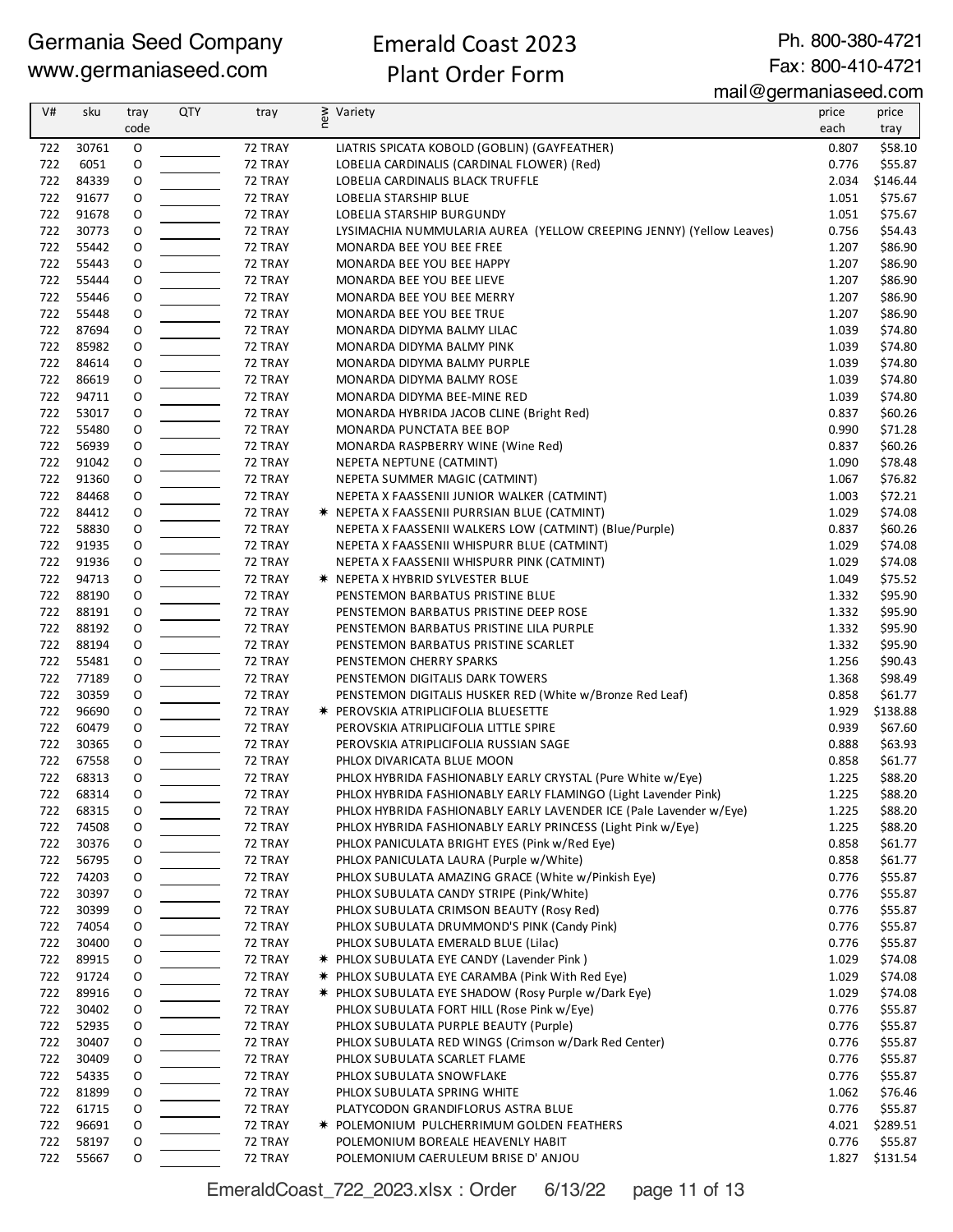### Emerald Coast 2023

Ph. 800-380-4721 Fax: 800-410-4721

Plant Order Form

mail@germaniaseed.com

| V#         | sku            | tray   | <b>QTY</b> | tray               | ≷ Variety<br>E                                                         | price          | price              |
|------------|----------------|--------|------------|--------------------|------------------------------------------------------------------------|----------------|--------------------|
|            |                | code   |            |                    |                                                                        | each           | tray               |
| 722        | 96692          | M      |            | 50 TRAY            | <b>★ PULMONARIA RASPBERRY FROST</b>                                    | 3.003          | \$150.15           |
| 722        | 41577          | M      |            | 50 TRAY            | PULMONARIA SHRIMPS ON A BARBIE                                         | 3.003          | \$150.15           |
| 722        | 94915          | M      |            | 50 TRAY            | PULMONARIA SILVER BOUQUET                                              | 3.003          | \$150.15           |
| 722        | 91034          | м      |            | 50 TRAY            | PULMONARIA TREVI FOUNTAIN (Cobalt Blue)                                | 3.003          | \$150.15           |
| 722        | 88491          | O      |            | 72 TRAY            | RUDBECKIA AMERICAN GOLD RUSH                                           | 2.370          | \$170.64           |
| 722        | 75041          | M      |            | 50 TRAY            | RUDBECKIA FULGIDA EARLY BIRD GOLD                                      | 2.421          | \$121.05           |
| 722        | 96471          | O      |            | 72 TRAY            | * RUDBECKIA FULGIDA GOLDBLITZ (Golden Yellow)                          | 1.419          | \$102.16           |
| 722        | 40192          | O      |            | 72 TRAY            | RUDBECKIA FULGIDA GOLDSTURM                                            | 0.776          | \$55.87            |
| 722        | 40192          | ABB    |            | 128 TRAY           | RUDBECKIA FULGIDA GOLDSTURM                                            | 0.623          | \$79.74            |
| 722        | 80542          | O      |            | 72 TRAY            | RUDBECKIA FULGIDA LITTLE GOLDSTAR (Golden Yellow)                      | 2.546          | \$183.31           |
| 722        | 61050          | O      |            | 72 TRAY            | RUDBECKIA FULGIDA VAR. FULGIDA (Deep Yellow)                           | 0.949          | \$68.32            |
| 722        | 88492          | O      |            | 72 TRAY            | RUDBECKIA GLITTERS LIKE GOLD                                           | 2.676          | \$192.67           |
| 722        | 40167          | O      |            | 72 TRAY            | RUDBECKIA HIRTA CHERRY BRANDY (Cherry Red w/Chocolate Cone)            | 0.929          | \$66.88            |
| 722        | 76047          | O      |            | 72 TRAY            | RUDBECKIA HIRTA DENVER DAISY PLANT SELECT (Golden w/Dark Eye and Ring) | 0.942          | \$67.82            |
| 722        | 3707           | O      |            | 72 TRAY            | RUDBECKIA HIRTA INDIAN SUMMER (Large Golden Yellow)                    | 0.929          | \$66.88            |
| 722        | 94726          | O      |            | 72 TRAY            | <b>★ RUDBECKIA HIRTA MINIBECKIA FLAME</b>                              | 2.146          | \$154.51           |
| 722        | 92416          | O      |            | 72 TRAY            | RUDBECKIA HIRTA SMILEYZ BRILLIANT                                      | 2.503          | \$180.21           |
| 722        | 91364          | 0      |            | 72 TRAY            | RUDBECKIA HIRTA SMILEYZ GIGGLING                                       | 2.503          | \$180.21           |
| 722        | 91363          | O      |            | 72 TRAY            | RUDBECKIA HIRTA SMILEYZ GLOWING (GARDEN)                               | 2.503          | \$180.21           |
| 722        | 91365          | O      |            | 72 TRAY            | RUDBECKIA HIRTA SMILEYZ HAPPY                                          | 2.503          | \$180.21           |
| 722        | 91366          | O      |            | 72 TRAY            | RUDBECKIA HIRTA SMILEYZ KISSING                                        | 2.503          | \$180.21           |
| 722        | 91367          | O      |            | 72 TRAY            | RUDBECKIA HIRTA SMILEYZ LAUGHING                                       | 2.503          | \$180.21           |
| 722        | 95144          | O      |            | 72 TRAY            | RUDBECKIA HIRTA SMILEYZ LEMON                                          | 2.503          | \$180.21           |
| 722        | 91369          | O      |            | 72 TRAY            | RUDBECKIA HIRTA SMILEYZ SUNNY                                          | 2.503          | \$180.21           |
| 722        | 95145          | O      |            | 72 TRAY            | RUDBECKIA HIRTA SMILEYZ TIGER                                          | 2.503          | \$180.21           |
| 722        | 96693          | O      |            | 72 TRAY            | <b>★ RUDBECKIA LIONS CUB</b>                                           | 2.488          | \$179.13           |
| 722<br>722 | 65944          | 0      |            | 72 TRAY            | RUELLIA ELEGANS RAGIN CAJUN (Vivid Red)                                | 0.745          | \$53.64            |
| 722        | 30815<br>31047 | O      |            | 72 TRAY            | SAGINA SUBULATA AUREA SCOTCH MOSS (Gold)                               | 0.817<br>0.817 | \$58.82            |
| 722        | 89113          | O      |            | 72 TRAY<br>72 TRAY | SAGINA SUBULATA IRISH MOSS (Green)                                     | 1.294          | \$58.82<br>\$93.16 |
| 722        | 67304          | O<br>O |            | 72 TRAY            | SALVIA BLUE BOUQUETTA<br>SALVIA GREGGII HOT LIPS (Red/White)           | 0.888          | \$63.93            |
| 722        | 68982          | O      |            | 72 TRAY            | SALVIA GREGGII MIRAGE CHERRY RED                                       | 0.990          | \$71.28            |
| 722        | 68984          | O      |            | 72 TRAY            | SALVIA GREGGII MIRAGE DEEP PURPLE                                      | 0.990          | \$71.28            |
| 722        | 91920          | O      |            | 72 TRAY            | SALVIA GREGGII MIRAGE ROSE BICOLOR                                     | 0.990          | \$71.28            |
| 722        | 85984          | O      |            | 72 TRAY            | SALVIA GREGGII RADIO RED                                               | 0.988          | \$71.13            |
| 722        | 64353          | O      |            | 72 TRAY            | SALVIA GUARANITICA BLACK AND BLUE                                      | 0.878          | \$63.21            |
| 722        | 30446          | O      |            | 72 TRAY            | SALVIA NEMOROSA BLUE HILL (True Blue)                                  | 0.888          | \$63.93            |
| 722        | 58884          | O      |            | 72 TRAY            | SALVIA NEMOROSA CARADONNA (Violet Blue w/Dark Stems)                   | 0.888          | \$63.93            |
| 722        | 81062          | O      |            | 72 TRAY            | SALVIA NEMOROSA LYRICAL BLUES                                          | 1.082          | \$77.90            |
| 722        | 82516          | O      |            | 72 TRAY            | SALVIA NEMOROSA LYRICAL ROSE                                           | 1.082          | \$77.90            |
| 722        | 84618          | O      |            | 72 TRAY            | SALVIA NEMOROSA LYRICAL WHITE                                          | 1.082          | \$77.90            |
| 722        | 64927          | O      |            | 72 TRAY            | SALVIA NEMOROSA MARCUS (Compact Deep Violet)                           | 0.898          | \$64.65            |
| 722        | 86310          | O      |            | 72 TRAY            | SALVIA NEMOROSA MARVEL BLUE                                            | 1.080          | \$77.76            |
| 722        | 88136          | O      |            | 72 TRAY            | SALVIA NEMOROSA MARVEL ROSE                                            | 1.080          | \$77.76            |
| 722        | 30451          | м      |            | 50 TRAY            | SALVIA NEMOROSA MAY NIGHT (Indigo Blue)                                | 1.062          | \$53.10            |
| 722        | 86311          | м      |            | 50 TRAY            | SALVIA NEMOROSA SALLYROSA APRIL NIGHT                                  | 1.245          | \$62.25            |
| 722        | 30459          | O      |            | 72 TRAY            | SCABIOSA COLUMBARIA BUTTERFLY BLUE                                     | 0.929          | \$66.88            |
| 722        | 30460          | 0      |            | 72 TRAY            | SCABIOSA COLUMBARIA PINK MIST                                          | 0.929          | \$66.88            |
| 722        | 40156          | 0      |            | 72 TRAY            | SEDUM GROUNDCOVER ATLANTIS (Dark Green w/Cream Marfin)                 | 1.092          | \$78.62            |
| 722        | 30831          | O      |            | 72 TRAY            | SEDUM GROUNDCOVER BLUE SPRUCE (Yellow)                                 | 0.847          | \$60.98            |
| 722        | 70414          | O      |            | 72 TRAY            | SEDUM GROUNDCOVER CORAL REEF                                           | 0.847          | \$60.98            |
| 722        | 6247           | O      |            | 72 TRAY            | SEDUM GROUNDCOVER DRAGON'S BLOOD (Neon Red)                            | 0.847          | \$60.98            |
| 722        | 53037          | O      |            | 72 TRAY            | SEDUM GROUNDCOVER JOHN CREECH (Pink)                                   | 0.847          | \$60.98            |
| 722        | 30466          | O      |            | 72 TRAY            | SEDUM GROUNDCOVER KAMTSCHATICUM VARIEGATUM (Yellow w/Green / White Le  | 0.847          | \$60.98            |
| 722        | 78171          | O      |            | 72 TRAY            | SEDUM GROUNDCOVER LEMON BALL                                           | 0.847          | \$60.98            |
| 722        | 88094          | O      |            | 72 TRAY            | SEDUM GROUNDCOVER LITTLE MISS SUNSHINE                                 | 1.039          | \$74.80            |
| 722        | 40994          | 0      |            | 72 TRAY            | SEDUM GROUNDCOVER PRIMA ANGELINA                                       | 0.962          | \$69.26            |
| 722        | 30468          | 0      |            | 72 TRAY            | SEDUM GROUNDCOVER SIEBOLDII (Hot Pink)                                 | 0.847          | \$60.98            |
| 722        | 65236          | O      |            | 72 TRAY            | SEDUM GROUNDCOVER SUNSPARKLER (SEDORO) BLUE ELF                        | 1.529          | \$110.08           |
| 722        | 41385          | O      |            | 72 TRAY            | SEDUM GROUNDCOVER SUNSPARKLER ANGELINA'S TEACUP                        | 1.143          | \$82.29            |
| 722        | 82862          | O      |            | 72 TRAY            | SEDUM GROUNDCOVER SUNSPARKLER CHERRY TART                              | 1.131          | \$81.43            |
| 722        | 82864          | O      |            | 72 TRAY            | SEDUM GROUNDCOVER SUNSPARKLER DAZZLEBERRY                              | 1.080          | \$77.76            |

EmeraldCoast\_722\_2023.xlsx : Order 6/13/22 page 12 of 13